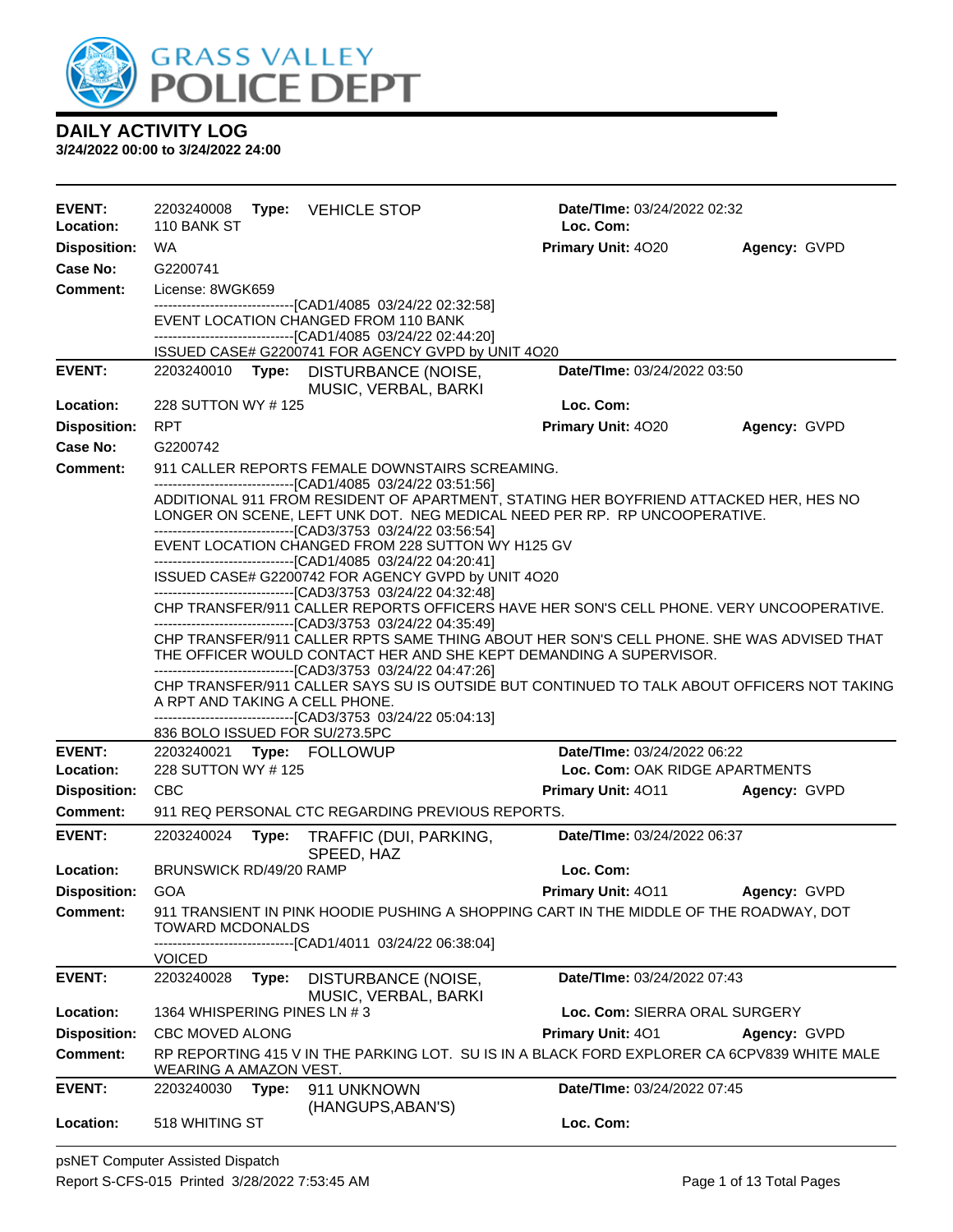

| Disposition:               | <b>HBD</b>                                                 |       |                                                                                                                                                                                                                                                                                           | <b>Primary Unit:</b>                     | Agency: GVPD |
|----------------------------|------------------------------------------------------------|-------|-------------------------------------------------------------------------------------------------------------------------------------------------------------------------------------------------------------------------------------------------------------------------------------------|------------------------------------------|--------------|
| <b>Comment:</b>            | 911 ACCIDENTAL. PHONE ISSUES<br>***** EVENT CLOSED BY CAD3 |       |                                                                                                                                                                                                                                                                                           |                                          |              |
| <b>EVENT:</b>              | 2203240033                                                 | Type: | TRAFFIC (DUI, PARKING,<br>SPEED, HAZ                                                                                                                                                                                                                                                      | Date/TIme: 03/24/2022 07:53              |              |
| Location:                  |                                                            |       | 49/20 STATE/IDAHO MARYLAND RD                                                                                                                                                                                                                                                             | Loc. Com: NB                             |              |
| <b>Disposition:</b>        | <b>HBD</b>                                                 |       |                                                                                                                                                                                                                                                                                           | <b>Primary Unit:</b>                     | Agency: GVPD |
| Comment:                   | ***** EVENT CLOSED BY CAD1                                 |       | 911 X2 RPT'G BOX SPRING IN ROAD/XFER TO CHP                                                                                                                                                                                                                                               |                                          |              |
| <b>EVENT:</b>              | 2203240034                                                 | Type: | 911 UNKNOWN<br>(HANGUPS, ABAN'S)                                                                                                                                                                                                                                                          | Date/TIme: 03/24/2022 08:01              |              |
| Location:                  | <b>FOWLER CENTER</b>                                       |       |                                                                                                                                                                                                                                                                                           | Loc. Com:                                |              |
| <b>Disposition:</b>        | <b>HBD</b>                                                 |       |                                                                                                                                                                                                                                                                                           | <b>Primary Unit:</b>                     | Agency: GVPD |
| <b>Comment:</b>            | 911 ACCIDENTAL/C4<br>***** EVENT CLOSED BY CAD1            |       |                                                                                                                                                                                                                                                                                           |                                          |              |
| <b>EVENT:</b>              | 2203240035                                                 | Type: | TRAFFIC (DUI, PARKING,<br>SPEED, HAZ                                                                                                                                                                                                                                                      | Date/TIme: 03/24/2022 08:08              |              |
| Location:                  | 1781 EA MAIN ST                                            |       |                                                                                                                                                                                                                                                                                           | Loc. Com:                                |              |
| <b>Disposition:</b>        | <b>CBC</b>                                                 |       |                                                                                                                                                                                                                                                                                           | <b>Primary Unit: 401</b>                 | Agency: GVPD |
| <b>Comment:</b>            | <b>ROAD</b>                                                |       | RP RPT'G A MALE TRANSIENT GRN JACKET, PANTS PUSHING A SHOPPING CART IN THE MIDDLE OF THE<br>ADD 911 RPT'G SAME. STATES NOW THE MALE IS SITTING IN IT WHILE IT ROLLS DOWN THE STREET<br>---------------------------------[CAD3/4056_03/24/22_08:08:17]<br>EVENT CALL TYPE CHANGED FROM WEL |                                          |              |
| <b>EVENT:</b><br>Location: | 2203240036                                                 |       | Type: FOLLOWUP<br>BRUNSWICK RD, HWY 49 OVERPASS                                                                                                                                                                                                                                           | Date/TIme: 03/24/2022 08:08<br>Loc. Com: |              |
| <b>Disposition:</b>        | <b>CBC</b>                                                 |       |                                                                                                                                                                                                                                                                                           | Primary Unit: 402                        | Agency: GVPD |
| <b>Comment:</b>            | <b>GRAFFITI REMOVAL</b>                                    |       | -------------------------------[4O2/MDT 03/24/22 08:09]                                                                                                                                                                                                                                   |                                          |              |
| <b>EVENT:</b>              | 2203240038                                                 | Type: | <b>ALL OTHERS</b>                                                                                                                                                                                                                                                                         | Date/TIme: 03/24/2022 08:10              |              |
| Location:                  | 239 MILL ST                                                |       |                                                                                                                                                                                                                                                                                           | Loc. Com:                                |              |
| <b>Disposition:</b>        | <b>CBC STARTING PW</b>                                     |       |                                                                                                                                                                                                                                                                                           | <b>Primary Unit: 4S5</b>                 | Agency: GVPD |
| <b>Comment:</b>            |                                                            |       | RP REPORTING DEBRIS IN THE ROAD AFTER A COLD TC.                                                                                                                                                                                                                                          |                                          |              |
| <b>EVENT:</b><br>Location: | 2203240039                                                 | Type: | <b>FOLLOWUP</b><br>S/B HWY 49 BETWEEN DORSEY AND IDAHO MARYLAND                                                                                                                                                                                                                           | Date/TIme: 03/24/2022 08:13<br>Loc. Com: |              |
| <b>Disposition:</b>        | <b>HBD</b>                                                 |       |                                                                                                                                                                                                                                                                                           | <b>Primary Unit:</b>                     | Agency: GVPD |
| Comment:                   | <b>GRAFFITI REMOVAL</b><br>***** EVENT CLOSED BY CAD1      |       |                                                                                                                                                                                                                                                                                           |                                          |              |
| <b>EVENT:</b>              | 2203240040                                                 | Type: | DISTURBANCE (NOISE,<br>MUSIC, VERBAL, BARKI                                                                                                                                                                                                                                               | Date/TIme: 03/24/2022 08:14              |              |
| Location:                  | 110 MILL ST                                                |       |                                                                                                                                                                                                                                                                                           | Loc. Com: OLD TOWN CAFE                  |              |
| <b>Disposition:</b>        |                                                            |       | ARA AR BOOKED 417 148 AND 242                                                                                                                                                                                                                                                             | Primary Unit: 4018                       | Agency: GVPD |
| Case No:                   | G2200743                                                   |       |                                                                                                                                                                                                                                                                                           |                                          |              |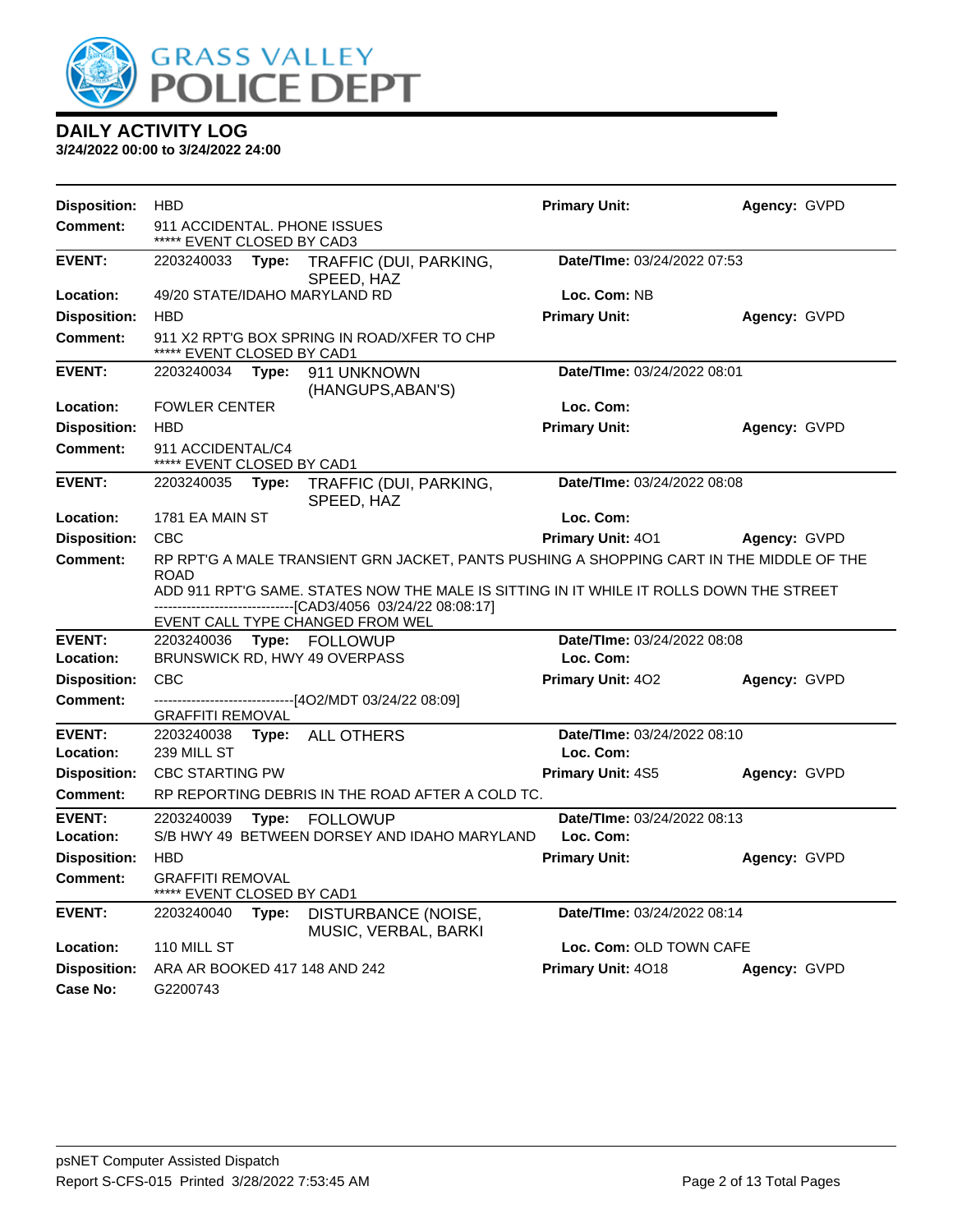

| <b>Comment:</b>     |                            |       | 911 RPT'G HE IS IN A 415V WITH A CUSTOMER WHO IS REFUSING TO LEAVE<br>SU IS A WMA HAT BACKWARDS BLK SHIRT, SU JUST PICKED UP A STEAKKNIFE                                                                                                              |                             |              |
|---------------------|----------------------------|-------|--------------------------------------------------------------------------------------------------------------------------------------------------------------------------------------------------------------------------------------------------------|-----------------------------|--------------|
|                     |                            |       | --------------------------------[CAD3/4056 03/24/22 08:15:13]                                                                                                                                                                                          |                             |              |
|                     |                            |       | RP STATES HE THINKS IT WILL BECOME PHYSICAL<br>-------------------------------[CAD1/4011 03/24/22 08:16:46]                                                                                                                                            |                             |              |
|                     |                            |       | ADDITIONAL 911 SU IS THREATENING PEOPLE W/ THE KNIFE<br>-------------------------------[CAD3/4056_03/24/22_08:20:02]                                                                                                                                   |                             |              |
|                     | 10-39 CALFIRE TO STAGE     |       |                                                                                                                                                                                                                                                        |                             |              |
|                     | 10-39 CALFIRE TO 10-22     |       | -------------------------------[CAD3/4056 03/24/22 08:22:59]<br>-------------------------------[CAD1/4011 03/24/22 08:26:03]                                                                                                                           |                             |              |
|                     |                            |       | ISSUED CASE# G2200743 FOR AGENCY GVPD by UNIT 4O2                                                                                                                                                                                                      |                             |              |
|                     | 10-39 WBCF                 |       | --------------------------------[CAD3/4056 03/24/22 10:47:01]                                                                                                                                                                                          |                             |              |
| <b>EVENT:</b>       | 2203240041                 |       | Type: TRAFFIC ACCIDENT                                                                                                                                                                                                                                 | Date/TIme: 03/24/2022 08:17 |              |
| Location:           | 236 MILL ST                |       |                                                                                                                                                                                                                                                        | Loc. Com:                   |              |
| <b>Disposition:</b> | <b>RPT 20002 RPT</b>       |       |                                                                                                                                                                                                                                                        | Primary Unit: 401           | Agency: GVPD |
| Case No:            | G2200744                   |       |                                                                                                                                                                                                                                                        |                             |              |
| <b>Comment:</b>     |                            |       | RP REPORTING 20002 TO HER VEHICLE REQUEST 10-21<br>-------------------------------[CAD4/4024 03/24/22 08:19:04]                                                                                                                                        |                             |              |
|                     |                            |       | EVENT CALL TYPE CHANGED FROM TEZ                                                                                                                                                                                                                       |                             |              |
|                     |                            |       | -------------------------------[CAD1/4011 03/24/22 09:07:29]<br>ISSUED CASE# G2200744 FOR AGENCY GVPD by UNIT 4O1                                                                                                                                      |                             |              |
| <b>EVENT:</b>       |                            |       | 2203240042 Type: EXTRA PATROL                                                                                                                                                                                                                          | Date/TIme: 03/24/2022 08:27 |              |
| Location:           | RICHARDSON ST/NO SCHOOL ST |       |                                                                                                                                                                                                                                                        | Loc. Com:                   |              |
| <b>Disposition:</b> | <b>CBC</b>                 |       |                                                                                                                                                                                                                                                        | <b>Primary Unit: 4S5</b>    | Agency: GVPD |
| <b>Comment:</b>     |                            |       | RP REQ EXTRA PATROLS DUE TO A GROUP OF 3-7 J'S WHO ARE OUT EVERY NIGHT CAUSING ISSUES                                                                                                                                                                  |                             |              |
| <b>EVENT:</b>       | 2203240044                 | Type: | TRAFFIC (DUI, PARKING,<br>SPEED, HAZ                                                                                                                                                                                                                   | Date/TIme: 03/24/2022 08:32 |              |
| Location:           | RICHARDSON ST/NO SCHOOL ST |       |                                                                                                                                                                                                                                                        | Loc. Com:                   |              |
| <b>Disposition:</b> | CBC                        |       |                                                                                                                                                                                                                                                        | <b>Primary Unit: 4S5</b>    | Agency: GVPD |
| <b>Comment:</b>     |                            |       | RP REPORTING TREE WORKERS ARE GOING TO CAUSE A TRAFFIC HAZARD. RP SAID WORKERS ARE<br>PARKING EQUIPMENT AND STANDING IN THE STREET. RP KNOWS THERE WILL BE AN ACCIDENT AND IS<br>CONCERNED FOR KIDS WALKING TO SCHOOL. RP SAID THERE IS NO HAZARD YET. |                             |              |
| <b>EVENT:</b>       |                            |       | 2203240047 Type: ANIMALS (ABUSE, LOOSE,<br>FOUND, INJURED)                                                                                                                                                                                             | Date/TIme: 03/24/2022 08:44 |              |
| Location:           |                            |       | IDAHO MARYLAND RD/BRUNSWICK RD                                                                                                                                                                                                                         | Loc. Com:                   |              |
| <b>Disposition:</b> | <b>CBC</b>                 |       |                                                                                                                                                                                                                                                        |                             |              |
|                     |                            |       |                                                                                                                                                                                                                                                        | Primary Unit: 4Z32          | Agency: GVPD |
| <b>Comment:</b>     | CAD EVENT 2203160195       |       | RP REQUEST 10-21 FOLLOW UP REGARDING A LOSE PITBULL.                                                                                                                                                                                                   |                             |              |
| <b>EVENT:</b>       | 2203240051                 | Type: | DISTURBANCE (NOISE,                                                                                                                                                                                                                                    | Date/TIme: 03/24/2022 08:53 |              |
| Location:           | 999 SUTTON WY              |       | MUSIC, VERBAL, BARKI                                                                                                                                                                                                                                   | Loc. Com: FLOUR GARDEN      |              |
| <b>Disposition:</b> | UTL UTL GOA                |       |                                                                                                                                                                                                                                                        | <b>Primary Unit: 4S5</b>    | Agency: GVPD |
| <b>Comment:</b>     | MALE                       |       | RP EMPLOYEE REPORTING MALE CAUSING A 415 V INSIDE THE STORE AND WILL NOT LEAVE. SU HISPANIC                                                                                                                                                            |                             |              |
| <b>EVENT:</b>       | 2203240052                 | Type: | <b>VEHICLE STOP</b>                                                                                                                                                                                                                                    | Date/TIme: 03/24/2022 08:58 |              |
| <b>Location:</b>    | 6UQA649                    |       |                                                                                                                                                                                                                                                        | Loc. Com:                   |              |
| <b>Disposition:</b> | <b>CBC</b>                 |       |                                                                                                                                                                                                                                                        | Primary Unit: 4S1           | Agency: GVPD |
| Comment:            | License: State: PC<br>Y    |       |                                                                                                                                                                                                                                                        |                             |              |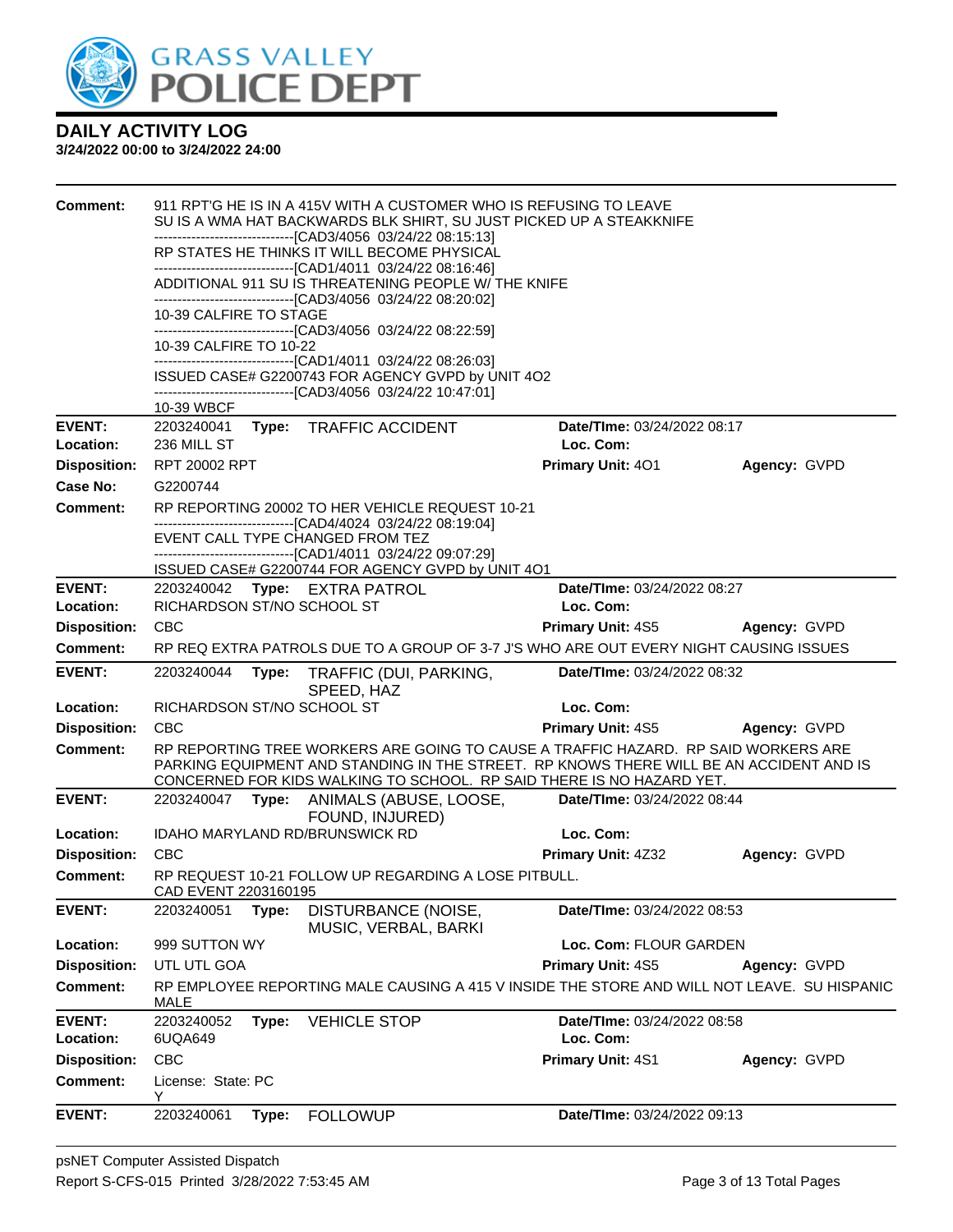

| Location:                  | HWY 20/ MILL ST OVERPASS                                                                                                                           | Loc. Com:                                |              |
|----------------------------|----------------------------------------------------------------------------------------------------------------------------------------------------|------------------------------------------|--------------|
| <b>Disposition:</b>        | <b>CBC</b>                                                                                                                                         | <b>Primary Unit: 402</b>                 | Agency: GVPD |
| Comment:                   | <b>GRAFFITI REMOVAL</b>                                                                                                                            |                                          |              |
|                            | -------------------------------[4O2/MDT 03/24/22 09:20]<br><b>GRAFFITI REMOVED</b>                                                                 |                                          |              |
| <b>EVENT:</b>              | 2203240066 Type: FOLLOWUP                                                                                                                          | Date/TIme: 03/24/2022 09:30              |              |
| Location:                  | S/B HWY 49 BETWEEN DORSEY AND IDAHO MARYLAND                                                                                                       | Loc. Com:                                |              |
| <b>Disposition:</b>        | CBC                                                                                                                                                | <b>Primary Unit: 402</b>                 | Agency: GVPD |
| <b>Comment:</b>            | <b>GRAFFITI REMOVAL FROM SIGN POST</b>                                                                                                             |                                          |              |
| <b>EVENT:</b>              | 2203240069<br>Type:<br>DISTURBANCE (NOISE,<br>MUSIC, VERBAL, BARKI                                                                                 | Date/TIme: 03/24/2022 09:34              |              |
| Location:                  | 471 SUTTON WY                                                                                                                                      | Loc. Com:                                |              |
| <b>Disposition:</b>        | <b>CBC</b>                                                                                                                                         | <b>Primary Unit: 4D10</b>                | Agency: GVPD |
| <b>Comment:</b>            | RP IS THE OWNER OF THE PROPERTY REPORTING SEVERAL RV'S AND 7-8 VANS PARKED IN A GROUP<br>HAVING A PARTY. RP WILL SIGN CA AND WAITING FOR CONTACT.  |                                          |              |
| <b>EVENT:</b>              | 2203240070<br>Type:<br>THREATS                                                                                                                     | Date/TIme: 03/24/2022 09:40              |              |
| Location:                  | 639 WHITING ST # 9                                                                                                                                 | Loc. Com: WAGON HO MOBILE TERRACE        |              |
| <b>Disposition:</b>        | <b>CBC</b>                                                                                                                                         | <b>Primary Unit: 4021</b>                | Agency: GVPD |
| Comment:                   | RP RPT'G A NEIGHBOR MADE THREATS TO HER TODAY, REQ 10-21<br>------------------------[4O21/MDT 03/24/22 09:49]                                      |                                          |              |
|                            | RP ADVISED TO BLOCK NEIGHBOR AND ADVISED OF RO PROCESS. NEG CRIME NO SPECIFIC THREAT                                                               |                                          |              |
| <b>EVENT:</b><br>Location: | 2203240079<br>Type: ALL OTHERS<br><b>TURNING POINT</b>                                                                                             | Date/TIme: 03/24/2022 10:22<br>Loc. Com: |              |
| <b>Disposition:</b>        | <b>CBC</b>                                                                                                                                         | Primary Unit: 401                        | Agency: GVPD |
| <b>Comment:</b>            | 11-48 TO CSU                                                                                                                                       |                                          |              |
| <b>EVENT:</b>              | 2203240082<br>Type:<br>TRAFFIC (DUI, PARKING,<br>SPEED, HAZ                                                                                        | Date/TIme: 03/24/2022 10:30              |              |
| Location:                  | <b>BRUNSWICK RD/SUTTON WY</b>                                                                                                                      | Loc. Com:                                |              |
| <b>Disposition:</b>        | RPT PLACED ON HOLD                                                                                                                                 | Primary Unit: 4S5                        | Agency: GVPD |
| Case No:                   | G2200746                                                                                                                                           |                                          |              |
| Comment:                   | 911 RPT'G WMA LONG HAIR YELLING AT PEOPLE, HE HAS SOMETHING IN HIS HANDS                                                                           |                                          |              |
|                            | -------------------------[CAD3/4056 03/24/22 10:30:27]<br><b>CURRENTLY NEAR SPEEDWAY</b><br>-------------------------[CAD1/4011 03/24/22 10:32:23] |                                          |              |
|                            | ONE ADDITIONAL 911 AND TWO BNS LINE RPTG THE SAME                                                                                                  |                                          |              |
|                            | -------------------------------[CAD1/4011 03/24/22 10:32:42]                                                                                       |                                          |              |
|                            | 911 RPTG THE MALE WAS THROWING THINGS AROUND IN THE ROADWAY<br>-------------------------------[CAD1/4011 03/24/22 11:02:48]                        |                                          |              |
|                            | 10-39 ER                                                                                                                                           |                                          |              |
|                            | --------------[CAD1/4011 03/24/22 11:40:20]<br>ISSUED CASE# G2200746 FOR AGENCY GVPD by UNIT 4S5                                                   |                                          |              |
| <b>EVENT:</b>              | 2203240083<br>Type:<br>ANIMALS (ABUSE, LOOSE,<br>FOUND, INJURED)                                                                                   | Date/TIme: 03/24/2022 10:31              |              |
| Location:                  | 111 W MCKNIGHT WY                                                                                                                                  | Loc. Com: KMART                          |              |
| <b>Disposition:</b>        | CBC SUBJ SLEEPING IN THE VEH W/ THE DOG, C4                                                                                                        | Primary Unit: 4Z32                       | Agency: GVPD |
| <b>Comment:</b>            | RED HONDA W/ DOG INSIDE, WINDOWS UP. DOG WAS HEAVILY PANTING                                                                                       |                                          |              |
| <b>EVENT:</b>              | 2203240086<br>Type:<br>911 UNKNOWN<br>(HANGUPS, ABAN'S)                                                                                            | Date/TIme: 03/24/2022 10:43              |              |
| Location:                  | LAT: 39.22755400 LONG: -121.068327                                                                                                                 | Loc. Com:                                |              |
| <b>Disposition:</b>        | <b>HBD</b>                                                                                                                                         | <b>Primary Unit:</b>                     | Agency: GVPD |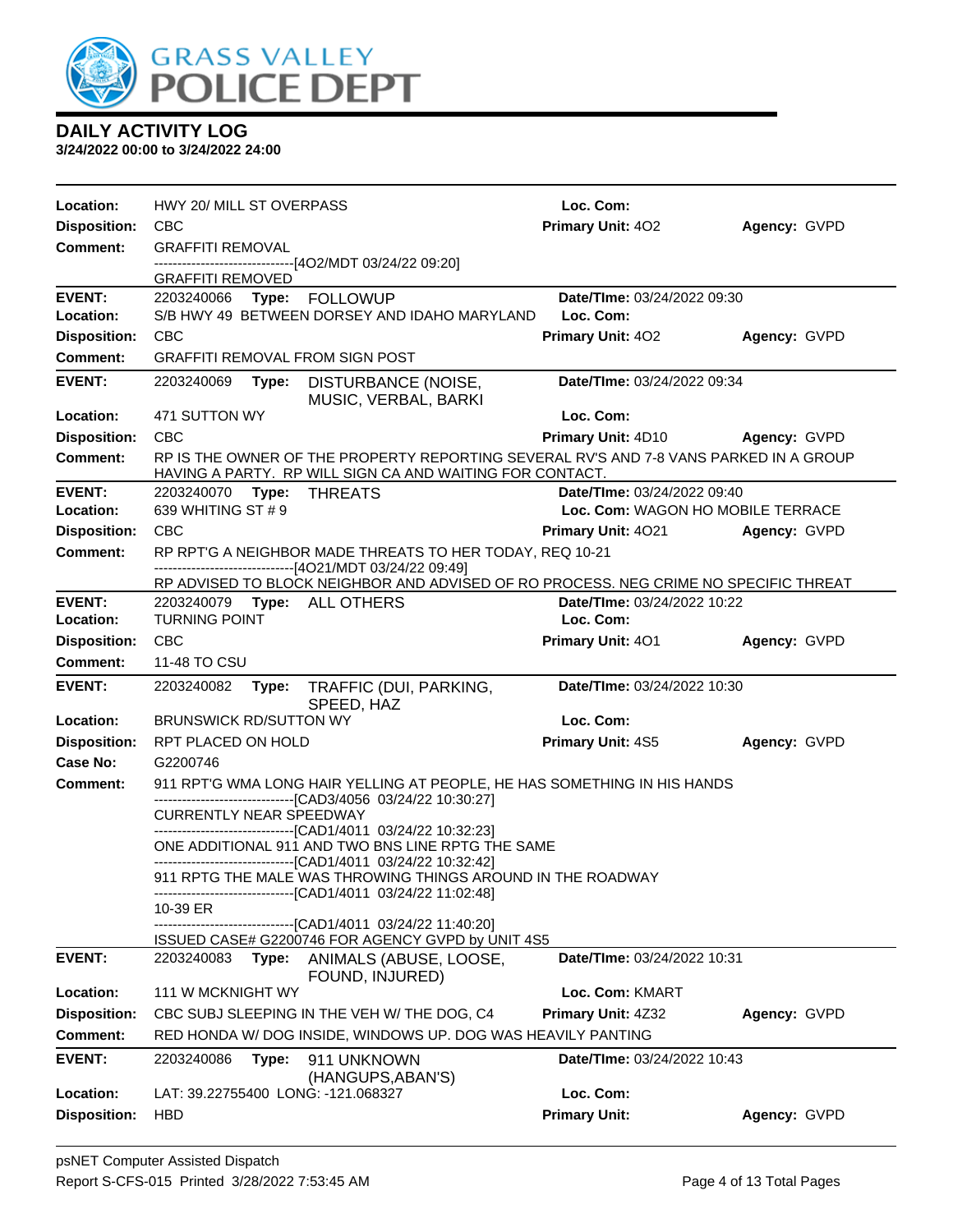

**3/24/2022 00:00 to 3/24/2022 24:00**

| <b>Comment:</b>            | 911 ABANDON, MSG LEFT<br>***** EVENT CLOSED BY CAD1                                                                                                                                 |                                                                                                                                                          |              |  |  |  |
|----------------------------|-------------------------------------------------------------------------------------------------------------------------------------------------------------------------------------|----------------------------------------------------------------------------------------------------------------------------------------------------------|--------------|--|--|--|
| <b>EVENT:</b>              |                                                                                                                                                                                     | Date/TIme: 03/24/2022 10:51                                                                                                                              |              |  |  |  |
| Location:                  | 129 S AUBURN ST                                                                                                                                                                     | Loc. Com: GRASS VALLEY POLICE DEPARTMENT                                                                                                                 |              |  |  |  |
| <b>Disposition:</b>        | <b>RPT</b>                                                                                                                                                                          | <b>Primary Unit: 4D10</b>                                                                                                                                | Agency: GVPD |  |  |  |
| Case No:                   | G2200745                                                                                                                                                                            |                                                                                                                                                          |              |  |  |  |
| <b>Comment:</b>            | --------------------------------[CAD3/4056 03/24/22 10:51:52]<br>ISSUED CASE# G2200745 FOR AGENCY GVPD by UNIT 4D10<br>-------------------------------[CAD3/4056 03/24/22 10:52:02] |                                                                                                                                                          |              |  |  |  |
|                            | EVENT LOCATION CHANGED FROM GVPD                                                                                                                                                    |                                                                                                                                                          |              |  |  |  |
| <b>EVENT:</b>              | 2203240089 Type: ATTEMPT TO CONTACT                                                                                                                                                 | Date/TIme: 03/24/2022 10:53                                                                                                                              |              |  |  |  |
| Location:                  | <b>MALTMAN</b>                                                                                                                                                                      | Loc. Com:                                                                                                                                                |              |  |  |  |
| <b>Disposition:</b>        | ARA BOOKED 836 FOR 273.5                                                                                                                                                            | <b>Primary Unit: 4K6</b>                                                                                                                                 | Agency: GVPD |  |  |  |
| <b>Comment:</b>            | 836 SUBJ LAST SEEN ON MALTMAN. PEND UNTIL AVAIL UNIT                                                                                                                                |                                                                                                                                                          |              |  |  |  |
| <b>EVENT:</b>              | 2203240091<br><b>Type: ALL OTHERS</b>                                                                                                                                               | Date/TIme: 03/24/2022 11:02                                                                                                                              |              |  |  |  |
| Location:                  | 228 SO CHURCH ST # 3                                                                                                                                                                | Loc. Com:                                                                                                                                                |              |  |  |  |
| <b>Disposition:</b>        | CBC                                                                                                                                                                                 | Primary Unit: 4021                                                                                                                                       | Agency: GVPD |  |  |  |
| <b>Comment:</b>            | RP REQ 10-21 REF A TRO                                                                                                                                                              |                                                                                                                                                          |              |  |  |  |
| <b>EVENT:</b><br>Location: | 155 GLASSON WY                                                                                                                                                                      | Date/TIme: 03/24/2022 11:27<br>Loc. Com: SIERRA NEVADA MEMORIAL<br><b>HOSPITAL</b>                                                                       |              |  |  |  |
| <b>Disposition:</b>        | <b>CBC</b>                                                                                                                                                                          | Primary Unit: 4018                                                                                                                                       | Agency: GVPD |  |  |  |
| <b>Comment:</b>            | ---------------------------------[CAD1/4011 03/24/22 11:28:00]                                                                                                                      |                                                                                                                                                          |              |  |  |  |
|                            | EVENT LOCATION CHANGED FROM 155 GLASSON WY                                                                                                                                          |                                                                                                                                                          |              |  |  |  |
| <b>EVENT:</b>              | 2203240101<br>Type:<br>THEFT (GRAND, PETTY, FROM<br><b>MERCHANT)</b>                                                                                                                | Date/TIme: 03/24/2022 11:36                                                                                                                              |              |  |  |  |
| Location:                  | 421 WE MAIN ST                                                                                                                                                                      | Loc. Com:                                                                                                                                                |              |  |  |  |
| <b>Disposition:</b>        | <b>RPT</b>                                                                                                                                                                          | Primary Unit: 4021                                                                                                                                       | Agency: GVPD |  |  |  |
| <b>Case No:</b>            | G2200747                                                                                                                                                                            |                                                                                                                                                          |              |  |  |  |
| Comment:                   | RP RPT'G THEFT OF SINGLE LICENSE PLATE OCCURED LAST NIGHT<br>LP:39797D3                                                                                                             |                                                                                                                                                          |              |  |  |  |
|                            | -------------------------------[CAD4/4024 03/24/22 11:49:54]<br>ISSUED CASE# G2200747 FOR AGENCY GVPD by UNIT 4O21<br>-------------------------------[CAD3/4056_03/24/22 12:11:21]  |                                                                                                                                                          |              |  |  |  |
|                            | REAR PLATE ENTERED INTO SVS FCN/3702208302446                                                                                                                                       |                                                                                                                                                          |              |  |  |  |
| <b>EVENT:</b>              | 2203240105<br>DISTURBANCE (NOISE,<br>Type:<br>MUSIC, VERBAL, BARKI                                                                                                                  | Date/TIme: 03/24/2022 11:43                                                                                                                              |              |  |  |  |
| Location:                  | 616 SUTTON WY                                                                                                                                                                       | Loc. Com: GROCERY OUTLET                                                                                                                                 |              |  |  |  |
| <b>Disposition:</b>        | <b>RPT RPT TAKEN</b>                                                                                                                                                                | <b>Primary Unit: 4018</b>                                                                                                                                | Agency: GVPD |  |  |  |
| Case No:                   | G2200748                                                                                                                                                                            |                                                                                                                                                          |              |  |  |  |
| <b>Comment:</b>            | -------------------------------[CAD3/4056 03/24/22 11:44:59]                                                                                                                        | 911 RPT'G THERE WAS A 415P, ONE MALE IS DOWN ON THE GROUND BLEEDING BY THE BUS STOP<br>SU LEAVING IN A GRY MINI VAN 5VPN786, TURNING LEFT TWRDS BRUNWICK |              |  |  |  |
|                            | 10-39 CALFIRE TO STAGE<br>-------------------------------[CAD3/4056_03/24/22 11:52:27]                                                                                              |                                                                                                                                                          |              |  |  |  |
|                            | 10-39 CALFIRE TO ENTER<br>------------------------------[CAD1/4011 03/24/22 11:57:21]                                                                                               |                                                                                                                                                          |              |  |  |  |
|                            | ISSUED CASE# G2200748 FOR AGENCY GVPD by UNIT 4O18                                                                                                                                  |                                                                                                                                                          |              |  |  |  |
| <b>EVENT:</b>              | 2203240110<br>Type: ALL OTHERS                                                                                                                                                      | Date/TIme: 03/24/2022 12:22                                                                                                                              |              |  |  |  |
| Location:                  | 126 IDAHO MARYLAND RD                                                                                                                                                               | Loc. Com: RIEBES 530 273 4000                                                                                                                            |              |  |  |  |
| <b>Disposition:</b>        | ARA                                                                                                                                                                                 | Primary Unit: 4D13                                                                                                                                       | Agency: GVPD |  |  |  |

psNET Computer Assisted Dispatch Report S-CFS-015 Printed 3/28/2022 7:53:45 AM Page 5 of 13 Total Pages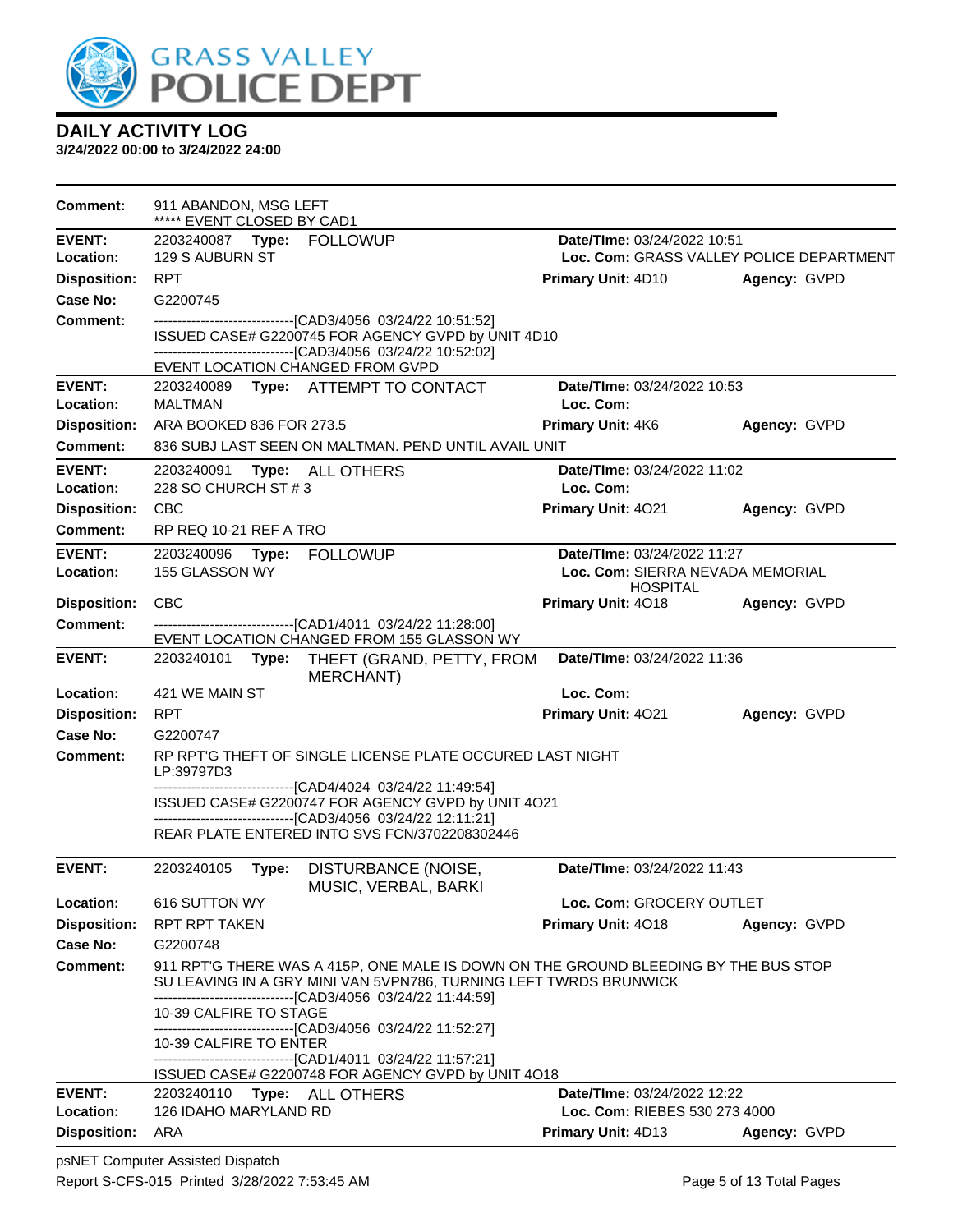

| Case No:                               | G2200749                                                                                                                                                                          |       |                                                                                                                                                                             |                                                           |                                         |  |
|----------------------------------------|-----------------------------------------------------------------------------------------------------------------------------------------------------------------------------------|-------|-----------------------------------------------------------------------------------------------------------------------------------------------------------------------------|-----------------------------------------------------------|-----------------------------------------|--|
| <b>Comment:</b>                        | STORE. REQ GVPD                                                                                                                                                                   |       | CHP STEELE IS ENRT TO THE LISTED, HE WAS TOLD BY STAFF THAT THEY HAVE A SU DETAINED IN THE                                                                                  |                                                           |                                         |  |
|                                        |                                                                                                                                                                                   |       | ---------------------[CAD1/4011 03/24/22 12:56:20]<br>ISSUED CASE# G2200749 FOR AGENCY GVPD by UNIT 4O1                                                                     |                                                           |                                         |  |
| <b>EVENT:</b>                          | 2203240116                                                                                                                                                                        | Type: | DISTURBANCE (NOISE,<br>MUSIC, VERBAL, BARKI                                                                                                                                 | Date/TIme: 03/24/2022 12:43                               |                                         |  |
| Location:                              | 244 DORSEY DR                                                                                                                                                                     |       |                                                                                                                                                                             |                                                           | Loc. Com: SPRINGHILL GARDEN APARTMENTS  |  |
| <b>Disposition:</b>                    | <b>CBC</b>                                                                                                                                                                        |       |                                                                                                                                                                             | Primary Unit: 4021                                        | Agency: GVPD                            |  |
| <b>Comment:</b>                        |                                                                                                                                                                                   |       | RP REQ 10-21 REF BEING HARASSED BY A LIFT BUS DRIVER                                                                                                                        |                                                           |                                         |  |
|                                        | ------------------------------[4O21/MDT 03/24/22 13:01]<br>RP ADVISED OF RO PROCESS. CIVIL ISSUE. COULD NOT ARTICULATE HOW WE WAS BEING HARASSED.<br>POSSIBLY MENTAL HEALTH ISSUE |       |                                                                                                                                                                             |                                                           |                                         |  |
| <b>EVENT:</b>                          |                                                                                                                                                                                   |       | 2203240120 Type: COMMUNITY POLICING<br><b>ACTION</b>                                                                                                                        | Date/TIme: 03/24/2022 12:54                               |                                         |  |
| <b>Disposition:</b>                    | <b>CBC</b>                                                                                                                                                                        |       |                                                                                                                                                                             | Primary Unit: 4017                                        | Agency: GVPD                            |  |
| Comment:                               |                                                                                                                                                                                   |       |                                                                                                                                                                             |                                                           |                                         |  |
| <b>EVENT:</b>                          | Type: 911 UNKNOWN<br>Date/TIme: 03/24/2022 12:57<br>2203240121<br>(HANGUPS, ABAN'S)                                                                                               |       |                                                                                                                                                                             |                                                           |                                         |  |
| Location:                              | 10837 ROUGH & READY HIGHWAY                                                                                                                                                       |       |                                                                                                                                                                             | Loc. Com: LYMAN GILMORE SCHOOL                            |                                         |  |
| <b>Disposition:</b>                    | <b>HBD</b>                                                                                                                                                                        |       |                                                                                                                                                                             | <b>Primary Unit:</b>                                      | Agency: GVPD                            |  |
| <b>Comment:</b>                        | 911 ABANDON                                                                                                                                                                       |       |                                                                                                                                                                             |                                                           |                                         |  |
|                                        | C4 ON CALLBACK<br>***** EVENT CLOSED BY CAD3                                                                                                                                      |       | --------------------------------[CAD3/4056 03/24/22 13:02:48]                                                                                                               |                                                           |                                         |  |
| <b>EVENT:</b>                          | 2203240124 Type:                                                                                                                                                                  |       | DOMESTIC VIOLENCE                                                                                                                                                           | Date/TIme: 03/24/2022 13:03                               |                                         |  |
| Location:                              | 321 DORSEY DR # 8                                                                                                                                                                 |       |                                                                                                                                                                             | Loc. Com: GRASS VALLEY SENIOR CENTER<br><b>APARTMENTS</b> |                                         |  |
| <b>Disposition:</b>                    | <b>CBC</b>                                                                                                                                                                        |       |                                                                                                                                                                             | Primary Unit: 4K6                                         | Agency: GVPD                            |  |
| <b>Comment:</b>                        |                                                                                                                                                                                   |       | 911 DISPUTE BTWN CAREGIVER AND CLIENT                                                                                                                                       |                                                           |                                         |  |
|                                        |                                                                                                                                                                                   |       | -------------------------------[CAD1/4011 03/24/22 13:03:11]<br>VERBAL ONLY AT THIS TIME HOWEVER ESCALATING<br>-------------------------------[CAD1/4011 03/24/22 13:04:21] |                                                           |                                         |  |
|                                        |                                                                                                                                                                                   |       | RP ALSO STATING A COUNTY SOCIAL WORKER SHOULD COME OUT AS WELL TO EVAL THE APARTMENT.                                                                                       |                                                           |                                         |  |
|                                        |                                                                                                                                                                                   |       | RP IS VERY HOSTILE TO DISPATCH                                                                                                                                              |                                                           |                                         |  |
| <b>EVENT:</b>                          | 2203240125                                                                                                                                                                        | Type: | <b>COMMUNITY POLICING</b>                                                                                                                                                   | Date/TIme: 03/24/2022 13:06                               |                                         |  |
| <b>Disposition:</b><br><b>Comment:</b> | CBC 98T                                                                                                                                                                           |       | <b>ACTION</b>                                                                                                                                                               | Primary Unit: 4017                                        | Agency: GVPD                            |  |
| <b>EVENT:</b>                          | 2203240126                                                                                                                                                                        | Type: | DISTURBANCE (NOISE,                                                                                                                                                         | Date/TIme: 03/24/2022 13:18                               |                                         |  |
| Location:                              | 460 BRUNSWICK RD                                                                                                                                                                  |       | MUSIC, VERBAL, BARKI                                                                                                                                                        |                                                           | Loc. Com: BANK OF THE WEST 530-477-6777 |  |
| <b>Disposition:</b>                    | CBC NEG 11550, MOVING ALONG                                                                                                                                                       |       |                                                                                                                                                                             | Primary Unit: 4018                                        | Agency: GVPD                            |  |
| <b>Comment:</b>                        | AT PEOPLE LIKE A GUN                                                                                                                                                              |       | 911 RPT'G MALE SUBJ SITTING ON THE CURB IFO THE BSN ACTING 11550, HE WAS POINTING HIS FINGERS                                                                               |                                                           |                                         |  |
| <b>EVENT:</b>                          |                                                                                                                                                                                   |       |                                                                                                                                                                             |                                                           |                                         |  |
|                                        | 2203240128                                                                                                                                                                        | Type: | <b>SUSPICIOUS CIRCUMSTANCE</b>                                                                                                                                              | Date/TIme: 03/24/2022 13:20                               |                                         |  |
| Location:                              | <b>GRASS VALLEY</b>                                                                                                                                                               |       | (VEHICLE, PERSON                                                                                                                                                            | Loc. Com:                                                 |                                         |  |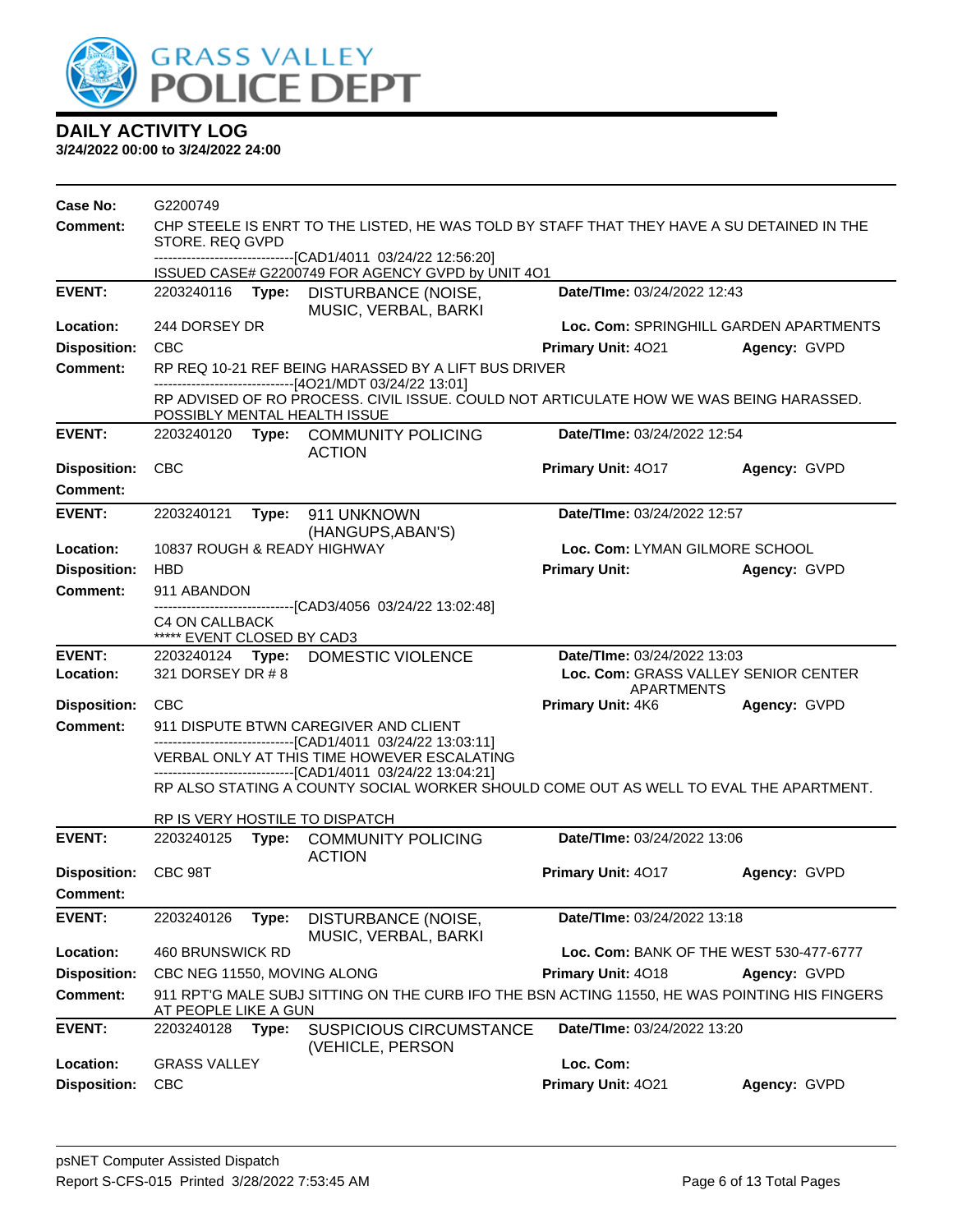

| <b>Comment:</b>     | RP REQG 10-21, BELIEVES THERES SOME SUSP ACTIVITY GOING ON WITH A FRIEND. BELIEVES THE "VI'S"<br>VEH WAS STOLEN WHEN HE WAS ASSULTED HOWEVER IT IS NOT REPORTED AS STOLEN.<br>---------------------------[4O21/MDT 03/24/22 14:01] |       |                                                                                                                                                                                                              |                                |              |
|---------------------|------------------------------------------------------------------------------------------------------------------------------------------------------------------------------------------------------------------------------------|-------|--------------------------------------------------------------------------------------------------------------------------------------------------------------------------------------------------------------|--------------------------------|--------------|
|                     | CAN BE MADE BY RO ONLY.                                                                                                                                                                                                            |       | RP SAID SHE WAS LOOKING FOR VEHICLE MATCHING DESCRIPTION OF HER SONS THAT WAS POSSIBLY<br>STOLEN IN MANCHESTER WA. RP WAS ADVISED TO SPEAK TO SON WHO IS RO. RP INFORMED REPORT                              |                                |              |
| <b>EVENT:</b>       |                                                                                                                                                                                                                                    |       | 2203240130 Type: TRAFFIC (DUI, PARKING,<br>SPEED, HAZ                                                                                                                                                        | Date/TIme: 03/24/2022 13:22    |              |
| Location:           | SUTTON WY/IDAHO MARYLAND RD                                                                                                                                                                                                        |       |                                                                                                                                                                                                              | Loc. Com:                      |              |
| <b>Disposition:</b> | UTL                                                                                                                                                                                                                                |       |                                                                                                                                                                                                              | Primary Unit: 4K6              | Agency: GVPD |
| <b>Comment:</b>     |                                                                                                                                                                                                                                    |       | RP RPTG 23103 DRIVER KEPT BRAKE CHECKING RP AND ALMOST MADE HER TC.                                                                                                                                          |                                |              |
|                     | <b>VOICED</b>                                                                                                                                                                                                                      |       | SU VEH IS A BLK TESLA LP# BHEZ68, UNK STATE<br>-------------------------------[CAD3/4056 03/24/22 13:23:51]                                                                                                  |                                |              |
| <b>EVENT:</b>       | 2203240139                                                                                                                                                                                                                         | Type: | <b>TRAFFIC ACCIDENT</b>                                                                                                                                                                                      | Date/TIme: 03/24/2022 13:46    |              |
| Location:           | 170 EA MAIN ST                                                                                                                                                                                                                     |       |                                                                                                                                                                                                              | Loc. Com:                      |              |
| <b>Disposition:</b> | <b>RPT</b>                                                                                                                                                                                                                         |       |                                                                                                                                                                                                              | Primary Unit: 4018             | Agency: GVPD |
| <b>Case No:</b>     | G2200750                                                                                                                                                                                                                           |       |                                                                                                                                                                                                              |                                |              |
| Comment:            |                                                                                                                                                                                                                                    |       | RP RPTG 20002, OCC'D APPROX 15 MIN AGO. UNK DOT                                                                                                                                                              |                                |              |
|                     |                                                                                                                                                                                                                                    |       | SUSPECT VEH WAS AN OLDER WHI CHEVY BLAZER<br>OLDER MALE DRIVER, OLDER FEMALE PASSENGER<br>-------------------------------[CAD3/4056 03/24/22 14:21:46]<br>ISSUED CASE# G2200750 FOR AGENCY GVPD by UNIT 4018 |                                |              |
| <b>EVENT:</b>       | 2203240142 Type:                                                                                                                                                                                                                   |       | <b>ORDINANCES</b>                                                                                                                                                                                            | Date/TIme: 03/24/2022 13:51    |              |
|                     |                                                                                                                                                                                                                                    |       | (COUNTY/MUNICIPAL)                                                                                                                                                                                           |                                |              |
| Location:           | 49/20 RAMP STATE/BRUNSWICK RD                                                                                                                                                                                                      |       |                                                                                                                                                                                                              | Loc. Com: NB                   |              |
| <b>Disposition:</b> | CBC                                                                                                                                                                                                                                |       |                                                                                                                                                                                                              | Primary Unit: 4017             | Agency: GVPD |
| <b>Comment:</b>     | OW A CAMP                                                                                                                                                                                                                          |       |                                                                                                                                                                                                              |                                |              |
|                     |                                                                                                                                                                                                                                    |       | --------------------------------[CAD3/4056 03/24/22 13:51:32]<br>EVENT LOCATION CHANGED FROM NB 49/BRUNSWICK                                                                                                 |                                |              |
| <b>EVENT:</b>       |                                                                                                                                                                                                                                    |       | PHYSICAL)                                                                                                                                                                                                    | Date/TIme: 03/24/2022 13:52    |              |
| Location:           | 228 SUTTON WY #125                                                                                                                                                                                                                 |       |                                                                                                                                                                                                              | Loc. Com: OAK RIDGE APARTMENTS |              |
| <b>Disposition:</b> | <b>RPT</b>                                                                                                                                                                                                                         |       |                                                                                                                                                                                                              | <b>Primary Unit: 4K6</b>       | Agency: GVPD |
| Case No:            | G2200751                                                                                                                                                                                                                           |       |                                                                                                                                                                                                              |                                |              |
| Comment:            | ASSULT VI IN BED 15                                                                                                                                                                                                                |       |                                                                                                                                                                                                              |                                |              |
|                     |                                                                                                                                                                                                                                    |       | ---------------[CAD1/4011 03/24/22 15:24:57]<br>ISSUED CASE# G2200751 FOR AGENCY GVPD by UNIT 4K6                                                                                                            |                                |              |
| EVENT:              | 2203240148                                                                                                                                                                                                                         | Type: | 911 UNKNOWN<br>(HANGUPS, ABAN'S)                                                                                                                                                                             | Date/TIme: 03/24/2022 14:13    |              |
| Location:           | 153 SO AUBURN ST                                                                                                                                                                                                                   |       |                                                                                                                                                                                                              | Loc. Com: IRON WORKS           |              |
| <b>Disposition:</b> | HBD                                                                                                                                                                                                                                |       |                                                                                                                                                                                                              | <b>Primary Unit:</b>           | Agency: GVPD |
| <b>Comment:</b>     | 911 ABAN.                                                                                                                                                                                                                          |       |                                                                                                                                                                                                              |                                |              |
|                     |                                                                                                                                                                                                                                    |       | -------------------------------[CAD1/4011 03/24/22 14:14:38]<br>EVENT LOCATION CHANGED FROM LAT: 39.21920100 LONG: -121.052352 GRASS VALLEY<br>-------------------------------[CAD1/4011 03/24/22 14:14:44]  |                                |              |
|                     | ON CALL BACK, C4 ACCIDENTAL<br>***** EVENT CLOSED BY CAD1                                                                                                                                                                          |       |                                                                                                                                                                                                              |                                |              |
| <b>EVENT:</b>       | 2203240153                                                                                                                                                                                                                         |       | Type: COMMUNITY POLICING<br><b>ACTION</b>                                                                                                                                                                    | Date/TIme: 03/24/2022 14:28    |              |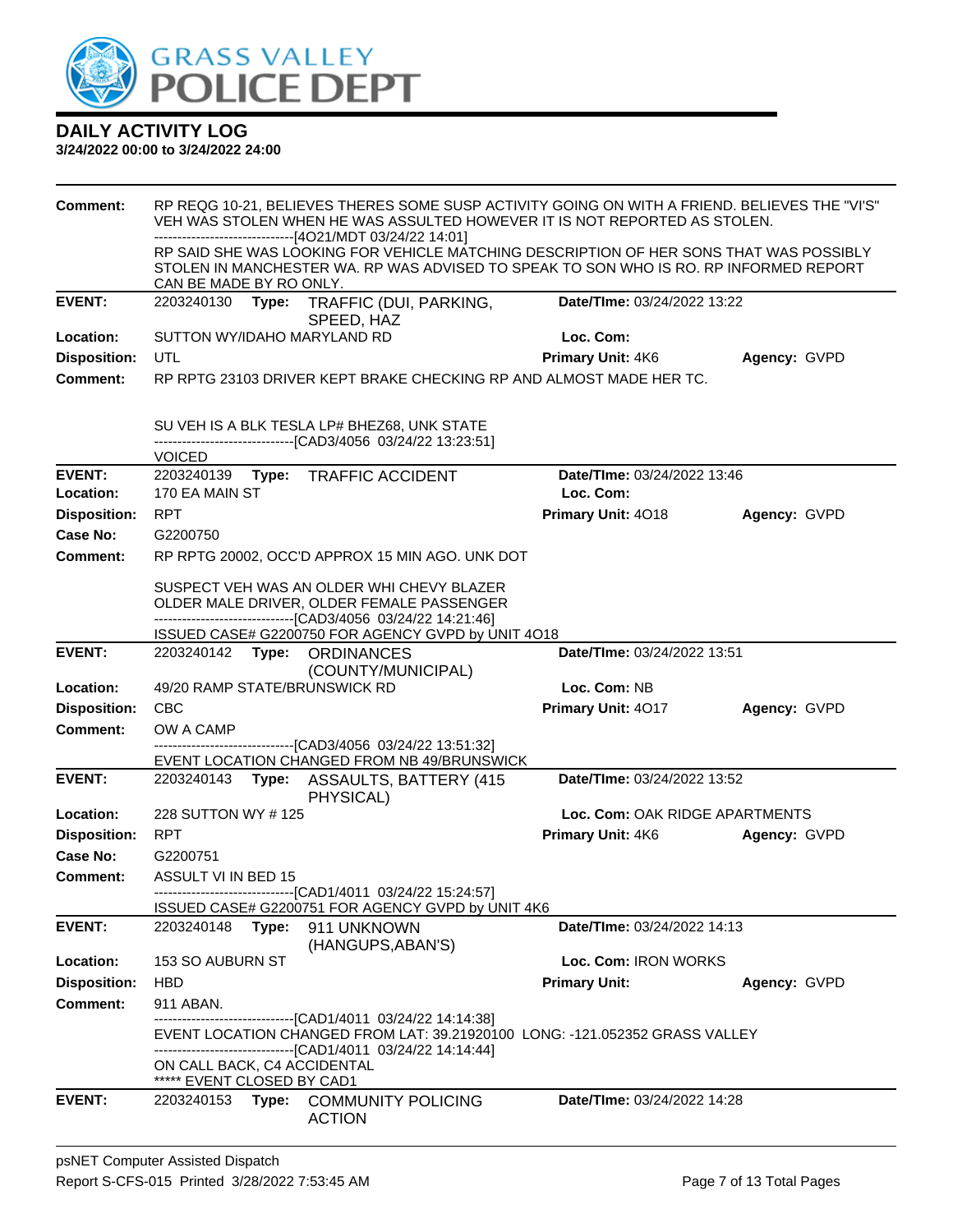

| <b>Disposition:</b><br><b>Comment:</b> | <b>CBC</b>                                                                                                                                                                                                             | <b>Primary Unit: 402</b>                            | Agency: GVPD |  |  |  |
|----------------------------------------|------------------------------------------------------------------------------------------------------------------------------------------------------------------------------------------------------------------------|-----------------------------------------------------|--------------|--|--|--|
| <b>EVENT:</b>                          | 2203240157<br>Type:<br>TRAFFIC (DUI, PARKING,<br>SPEED, HAZ                                                                                                                                                            | Date/TIme: 03/24/2022 14:43                         |              |  |  |  |
| Location:                              | <b>BRUNSWICK RD/SUTTON WY</b>                                                                                                                                                                                          | Loc. Com:                                           |              |  |  |  |
| <b>Disposition:</b>                    | <b>CBC</b>                                                                                                                                                                                                             | <b>Primary Unit: 4S5</b>                            | Agency: GVPD |  |  |  |
| <b>Comment:</b>                        | DISABLED WHI TRUCK PER 1K58                                                                                                                                                                                            |                                                     |              |  |  |  |
| <b>EVENT:</b>                          | 2203240174<br>Type: FOLLOWUP                                                                                                                                                                                           | Date/TIme: 03/24/2022 15:33                         |              |  |  |  |
| Location:                              | 1857 EA MAIN ST                                                                                                                                                                                                        | Loc. Com: BURGER KING 530 272 6226                  |              |  |  |  |
| <b>Disposition:</b>                    | CBC 98T HOMETEAM                                                                                                                                                                                                       | <b>Primary Unit: 4017</b>                           | Agency: GVPD |  |  |  |
| <b>Comment:</b>                        | OW SU FROM PREVIOUS CFS                                                                                                                                                                                                |                                                     |              |  |  |  |
|                                        | -------------------------------[CAD3/4056_03/24/22 15:34:47]<br>EVENT LOCATION CHANGED FROM BURGER KING                                                                                                                |                                                     |              |  |  |  |
| <b>EVENT:</b>                          | 2203240176<br>Type:<br>TRAFFIC (DUI, PARKING,<br>SPEED, HAZ                                                                                                                                                            | Date/TIme: 03/24/2022 15:37                         |              |  |  |  |
| <b>Location:</b>                       | MINERS TL/KATE HAYES ST                                                                                                                                                                                                | Loc. Com:                                           |              |  |  |  |
| <b>Disposition:</b>                    | <b>CIT</b>                                                                                                                                                                                                             | Primary Unit: 4017                                  | Agency: GVPD |  |  |  |
| <b>Comment:</b>                        | RP REPORTING GREY VEHICLE PARKED IN THE RED ZONE.                                                                                                                                                                      |                                                     |              |  |  |  |
|                                        | -------------------------------[CAD3/4056 03/24/22 16:25:07]                                                                                                                                                           |                                                     |              |  |  |  |
| <b>EVENT:</b>                          | EVENT LOCATION CHANGED FROM MINERS TL/LUCAS LN GV<br>2203240181<br>Type: ALL OTHERS                                                                                                                                    | Date/TIme: 03/24/2022 15:52                         |              |  |  |  |
| Location:                              | 1262 SUTTON WY                                                                                                                                                                                                         | Loc. Com: HOSPITALITY HOUSE                         |              |  |  |  |
| <b>Disposition:</b>                    | CBC 98T CLEARED                                                                                                                                                                                                        | Primary Unit: 4017                                  | Agency: GVPD |  |  |  |
| <b>Comment:</b>                        | <b>GUEST CLEARANCE</b>                                                                                                                                                                                                 |                                                     |              |  |  |  |
| <b>EVENT:</b>                          | 2203240182 Type:<br><b>FOLLOWUP</b>                                                                                                                                                                                    | Date/TIme: 03/24/2022 15:58                         |              |  |  |  |
| <b>Location:</b>                       | 155 GLASSON WY                                                                                                                                                                                                         | Loc. Com: SIERRA NEVADA MEMORIAL<br><b>HOSPITAL</b> |              |  |  |  |
| <b>Disposition:</b>                    | <b>CBC</b>                                                                                                                                                                                                             | Primary Unit: 4018                                  | Agency: GVPD |  |  |  |
| Comment:                               | -------------------------------[CAD3/4056_03/24/22 16:08:48]<br>EVENT LOCATION CHANGED FROM SNMH                                                                                                                       |                                                     |              |  |  |  |
| <b>EVENT:</b>                          | 2203240183 Type: VEHICLE STOP                                                                                                                                                                                          | Date/TIme: 03/24/2022 16:04                         |              |  |  |  |
| Location:                              | PLAZA                                                                                                                                                                                                                  | Loc. Com:                                           |              |  |  |  |
| <b>Disposition:</b>                    | <b>CBC</b>                                                                                                                                                                                                             | <b>Primary Unit: 4S5</b>                            | Agency: GVPD |  |  |  |
| Comment:                               | License: 4VQK927 State: CA                                                                                                                                                                                             |                                                     |              |  |  |  |
| <b>EVENT:</b>                          | Type: TRAFFIC ACCIDENT<br>2203240184                                                                                                                                                                                   | Date/TIme: 03/24/2022 16:06                         |              |  |  |  |
| Location:                              | RIDGE RD/SLATE CREEK RD                                                                                                                                                                                                | Loc. Com:                                           |              |  |  |  |
| <b>Disposition:</b><br><b>Comment:</b> | <b>HBD</b><br>911 11-82, NOT BLOCKING                                                                                                                                                                                  | <b>Primary Unit:</b>                                | Agency: GVPD |  |  |  |
|                                        |                                                                                                                                                                                                                        |                                                     |              |  |  |  |
|                                        | RP IN A 2019 CHEVY, OTHER VEH IS A WHI TOYT.                                                                                                                                                                           |                                                     |              |  |  |  |
|                                        | -------------------------------[CAD1/4011 03/24/22 16:06:40]<br>WHILE LL, WILL EXCHANGE INFO, NO RESPONSE NEEDED<br>***** EVENT CLOSED BY CAD3                                                                         |                                                     |              |  |  |  |
| <b>EVENT:</b>                          | 2203240185<br>Type:<br>DISTURBANCE (NOISE,<br>MUSIC, VERBAL, BARKI                                                                                                                                                     | Date/TIme: 03/24/2022 16:14                         |              |  |  |  |
| Location:                              | 267 CORNWALL AV                                                                                                                                                                                                        | Loc. Com:                                           |              |  |  |  |
| <b>Disposition:</b>                    | <b>CBC SITUATION MEDIATED</b>                                                                                                                                                                                          | Primary Unit: 4018                                  | Agency: GVPD |  |  |  |
| <b>Comment:</b>                        | RP REQUESTING CONTACT REGARDING A NEIGHBOR DISPUTE OVER PARKING. RP'S NEIGHBOR PARKED<br>HIS VEHICLE INFRONT OF HIS TRAILER BLOCKING IT. RP DOES NOT WANT TO CONTACT THE NEIGHBOR<br>WITHOUT LE DUE TO PREVIOUS 415'S. |                                                     |              |  |  |  |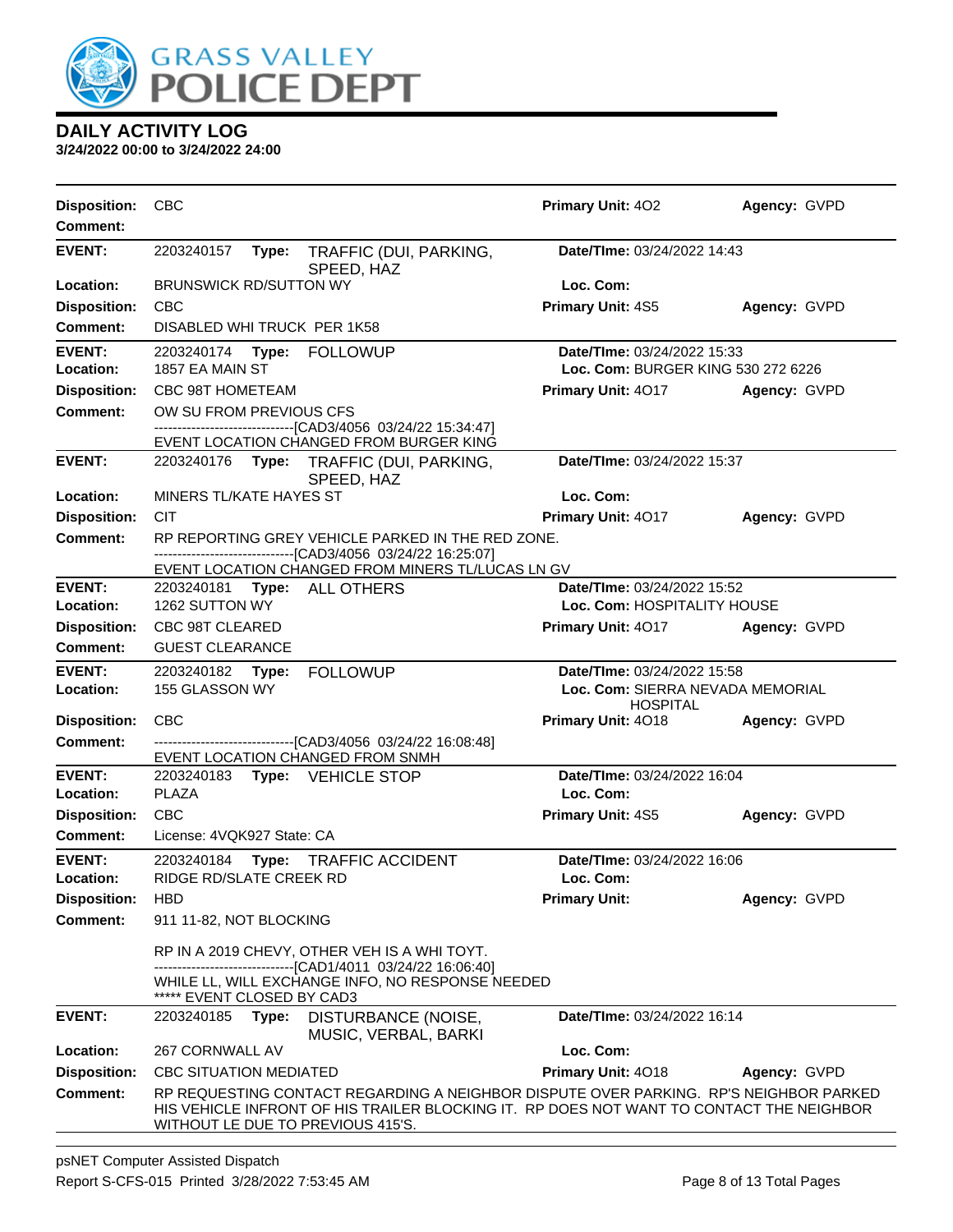

| <b>EVENT:</b>       | 2203240187                    | Type: | <b>SUSPICIOUS CIRCUMSTANCE</b><br>(VEHICLE, PERSON                                                                                                                                           | Date/TIme: 03/24/2022 16:25                       |              |
|---------------------|-------------------------------|-------|----------------------------------------------------------------------------------------------------------------------------------------------------------------------------------------------|---------------------------------------------------|--------------|
| Location:           | 2054 NEVADA CITY HIGHWAY      |       |                                                                                                                                                                                              | Loc. Com: SAVE MART                               |              |
| <b>Disposition:</b> | <b>CBC</b>                    |       |                                                                                                                                                                                              | <b>Primary Unit: 401</b>                          | Agency: GVPD |
| <b>Comment:</b>     |                               |       | 911 FEMALE RIDING ON A CART KEEPS RUNNING INTO PEOPLE AND SEEMS DISORIENTED, STATED SHES<br>JUST HAVING SEIZURES HOWEVER DOESNT WANT HELP                                                    |                                                   |              |
|                     |                               |       | LSW LARGE PINK HAT, PINK DRESS.<br>-------------------------------[CAD1/4011_03/24/22_16:28:09]                                                                                              |                                                   |              |
|                     | 10-39 CALFIRE                 |       |                                                                                                                                                                                              |                                                   |              |
| <b>EVENT:</b>       | 2203240190                    | Type: | THEFT (GRAND, PETTY, FROM<br><b>MERCHANT</b> )                                                                                                                                               | Date/TIme: 03/24/2022 16:31                       |              |
| Location:           | 2032 NEVADA CITY HY           |       |                                                                                                                                                                                              | Loc. Com: B C TRUE VALUE HARDWARE                 |              |
| <b>Disposition:</b> | <b>RPT</b>                    |       |                                                                                                                                                                                              | <b>Primary Unit: 401</b>                          | Agency: GVPD |
| Case No:            | G2200753                      |       |                                                                                                                                                                                              |                                                   |              |
| <b>Comment:</b>     | SUSPECT. RP WILL SIGN CA      |       | EMPLOYEE REPORTING THEFT AT THE STORE. RP HAS VIDEO SURVEILLANCE AND A POSSIBLE NAME OF<br>------------------------------[MERGED CAD1/4011 03/24/2022 16:42:02]                              |                                                   |              |
|                     | MERGED 2203240192 TYPE: FU    |       |                                                                                                                                                                                              |                                                   |              |
|                     | LOCATION: 2032 NEVADA CITY HY |       |                                                                                                                                                                                              |                                                   |              |
|                     | RP: NAME: SCOTT MATTLOCK      |       | B C TRUE VALUE HARDWARE 530 723 6105<br>PHONE: 9551577 (530)                                                                                                                                 |                                                   |              |
|                     |                               |       | COMMENTS: RP STATED HE WAS JUST TALKING TO A GVPD OFFICER, UNK WHICH ONE, HOWEVER WANTED                                                                                                     |                                                   |              |
|                     |                               |       | TO ADVISE THAT BARGAIN BARN JUST TOLD RP THAT THE SU'S JUST TRIED TO SELL THE STOLEN                                                                                                         |                                                   |              |
|                     | PROPERTY TO THEM. REQG 10-21  |       |                                                                                                                                                                                              |                                                   |              |
|                     |                               |       | -------------------------------[CAD3/4056_03/24/22 17:03:03]<br>ISSUED CASE# G2200753 FOR AGENCY GVPD by UNIT 4O1                                                                            |                                                   |              |
| <b>EVENT:</b>       |                               |       |                                                                                                                                                                                              | Date/TIme: 03/24/2022 16:41                       |              |
| Location:           | 2032 NEVADA CITY HY           |       |                                                                                                                                                                                              | Loc. Com: B C TRUE VALUE HARDWARE 530 723<br>6105 |              |
| <b>Disposition:</b> | MERGED 2203240190             |       |                                                                                                                                                                                              | <b>Primary Unit:</b>                              | Agency: GVPD |
| <b>Comment:</b>     | <b>THEM. REQG 10-21</b>       |       | RP STATED HE WAS JUST TALKING TO A GVPD OFFICER, UNK WHICH ONE, HOWEVER WANTED TO ADVISE<br>THAT BARGAIN BARN JUST TOLD RP THAT THE SU'S JUST TRIED TO SELL THE STOLEN PROPERTY TO           |                                                   |              |
|                     |                               |       | ***** EVENT CLOSED BY CAD1 WITH COMMENT-2203240190                                                                                                                                           |                                                   |              |
| <b>EVENT:</b>       | 2203240200                    | Type: | ALARMS (SILENT, AUDIBLE,<br><b>COMMERCIAL, RES</b>                                                                                                                                           | Date/TIme: 03/24/2022 17:31                       |              |
| Location:           | 1793 EA MAIN ST # A           |       |                                                                                                                                                                                              | Loc. Com: SAMS ASSESSMENT                         |              |
| <b>Disposition:</b> | <b>RPT</b>                    |       |                                                                                                                                                                                              | Primary Unit: 401                                 | Agency: GVPD |
| Case No:            | G2200754                      |       |                                                                                                                                                                                              |                                                   |              |
| <b>Comment:</b>     |                               |       | OP TRINA/ AUD/ KITCHEN MOTION/ RESP PENDING<br>-------------------------[CAD3/4056_03/24/22 17:42:20]                                                                                        |                                                   |              |
|                     |                               |       | ISSUED CASE# G2200754 FOR AGENCY GVPD by UNIT 4O1                                                                                                                                            |                                                   |              |
| <b>EVENT:</b>       | 2203240204                    | Type: | THEFT (GRAND, PETTY, FROM<br>MERCHANT)                                                                                                                                                       | <b>Date/Time: 03/24/2022 17:36</b>                |              |
| Location:           | 2032 NEVADA CITY HY           |       |                                                                                                                                                                                              | Loc. Com: B C TRUE VALUE HARDWARE 530 723<br>6105 |              |
| <b>Disposition:</b> | <b>RPT</b>                    |       |                                                                                                                                                                                              | <b>Primary Unit: 4018</b>                         | Agency: GVPD |
| Case No:            | G2200755                      |       |                                                                                                                                                                                              |                                                   |              |
| Comment:            | ASSOCIATED WHI 4D LP:7MED327  |       | RP RPT'G ANOTHER THEFT JUST OCCURED, APROX VALUE OF \$585<br>SU IS A WHITE SUBJ UNK IF MALE/FEMALE LONG DRK HAIR, HAT AND FACE MASK<br>------------------------[CAD3/4056_03/24/22_18:09:57] |                                                   |              |
|                     |                               |       | ISSUED CASE# G2200755 FOR AGENCY GVPD by UNIT 4O18                                                                                                                                           |                                                   |              |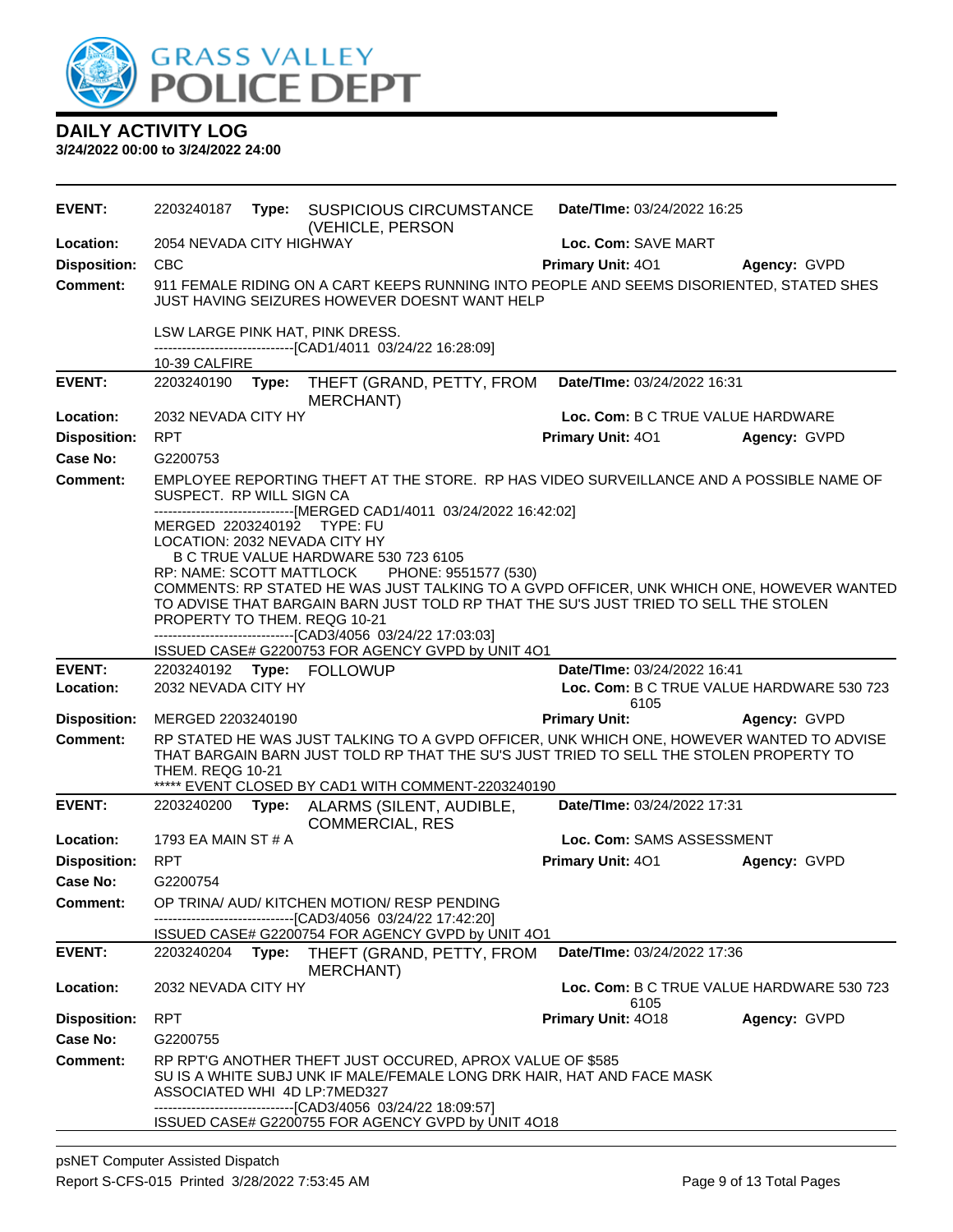

| <b>EVENT:</b><br>Location:       | 2203240206<br>Type: ALL OTHERS<br>140 LITTON DR # 100                                                                                                                                                                                                                                                                                                                                                                                                                            | Date/TIme: 03/24/2022 17:41<br>Loc. Com: SIERRA CARE PED |              |  |
|----------------------------------|----------------------------------------------------------------------------------------------------------------------------------------------------------------------------------------------------------------------------------------------------------------------------------------------------------------------------------------------------------------------------------------------------------------------------------------------------------------------------------|----------------------------------------------------------|--------------|--|
| <b>Disposition:</b>              | <b>CBC</b>                                                                                                                                                                                                                                                                                                                                                                                                                                                                       | <b>Primary Unit: 4K6</b>                                 | Agency: GVPD |  |
| <b>Comment:</b>                  | RP REQG 10-21 REF ISSUES W/ PEDIATRICS OFFICE.                                                                                                                                                                                                                                                                                                                                                                                                                                   |                                                          |              |  |
|                                  | -------------------------------[4K6/MDT 03/24/22 18:31]                                                                                                                                                                                                                                                                                                                                                                                                                          |                                                          |              |  |
|                                  | RP REQ LOG ENTRY FOR CHILD THAT WAS GIVEN ORAL VACCINE THROUGH AN INJECTION BY MISTAKE.<br>RP WILL BE FILING COMPLAINT W/ CA MEDICAL BOARD AND WILL RE-CTC 4K6 IF FURTHER ASSISTANCE IN<br>NEEDED.                                                                                                                                                                                                                                                                               |                                                          |              |  |
|                                  | <b>CBC</b>                                                                                                                                                                                                                                                                                                                                                                                                                                                                       |                                                          |              |  |
| <b>EVENT:</b>                    | 2203240207<br>DISTURBANCE (NOISE,<br>Type:<br>MUSIC, VERBAL, BARKI                                                                                                                                                                                                                                                                                                                                                                                                               | Date/TIme: 03/24/2022 17:52                              |              |  |
| Location:                        | 370 MADRONE WY                                                                                                                                                                                                                                                                                                                                                                                                                                                                   | Loc. Com:                                                |              |  |
| <b>Disposition:</b>              | CBC MOTHER DAUGHTER DISPUTE                                                                                                                                                                                                                                                                                                                                                                                                                                                      | Primary Unit: 401                                        | Agency: GVPD |  |
| <b>Comment:</b>                  | 911 FEMALE WAS KICKING A NEIGHBORS GLASS DOOR                                                                                                                                                                                                                                                                                                                                                                                                                                    |                                                          |              |  |
|                                  | NOW LEAVING IN A BLK SEDAN LP# BTG975<br>-------------------------------[CAD1/4011_03/24/22 17:52:41]                                                                                                                                                                                                                                                                                                                                                                            |                                                          |              |  |
|                                  | DOT OUT OF THE PARK                                                                                                                                                                                                                                                                                                                                                                                                                                                              |                                                          |              |  |
|                                  | --------------------------------[CAD1/4011 03/24/22 17:53:35]<br>APPEARED MID 20S, WFA, SHORT BLK HAIR, LSW MEDIUM BLU SHIRT, JEANS, WHI SHOES                                                                                                                                                                                                                                                                                                                                   |                                                          |              |  |
| <b>EVENT:</b>                    | 2203240208 Type: EXTRA PATROL                                                                                                                                                                                                                                                                                                                                                                                                                                                    | Date/TIme: 03/24/2022 17:56                              |              |  |
| Location:                        | 757 SUTTON WY                                                                                                                                                                                                                                                                                                                                                                                                                                                                    | Loc. Com: WELLS FARGO                                    |              |  |
| <b>Disposition:</b>              | INF                                                                                                                                                                                                                                                                                                                                                                                                                                                                              | <b>Primary Unit:</b>                                     | Agency: GVPD |  |
| <b>Comment:</b>                  | REQG EXTRA PATROL THROUGH OUT THE NIGHT AND INTO THE EARLY MORNING FOR THEIR ATM.<br>***** EVENT CLOSED BY CAD3                                                                                                                                                                                                                                                                                                                                                                  |                                                          |              |  |
| <b>EVENT:</b>                    | 2203240209    Type: ALL OTHERS                                                                                                                                                                                                                                                                                                                                                                                                                                                   | Date/TIme: 03/24/2022 18:07                              |              |  |
| Location:                        | 932 W MAIN ST # 2                                                                                                                                                                                                                                                                                                                                                                                                                                                                | Loc. Com: ORCHARD HILL APARTMENTS                        |              |  |
| <b>Disposition:</b>              | <b>CBC</b>                                                                                                                                                                                                                                                                                                                                                                                                                                                                       | <b>Primary Unit: 4K6</b>                                 | Agency: GVPD |  |
| <b>Comment:</b>                  | RP REQ 10-21 REF HER SON TAKING HER GAMING SYSTEM TO THE LISTED (J'S FATHERS APT) AND RP<br>WANTS IT BACK IN HER POSSESION<br>-------------------------------[4K6/MDT 03/24/22 18:53]                                                                                                                                                                                                                                                                                            |                                                          |              |  |
|                                  | CTC MADE W/ RP WHO IS UPSET THAT GAME WAS TAKEN FROM HER SON AS A PUNISHMENT BY HIS<br>FATHER. PER RP, THE GAME WAS A GIFT TO HER SON, BUT SHE BELIEVES IT IS THEFT THAT THE FATHER<br>IS IN POSSESSION OF IT. RP ALSO REPORTING THAT FATHER IS ANTICIPATED TO VIOLATE THE ORDER<br>TOMORROW BY DROPPING THE SON OFF LATE. RP WAS ADV THAT ISSUE IS A CIVIL/CUSTODY ISSUE AND<br>THAT SHE MAY REPORT CURRENT VIOLATIONS THAT ARE COVERED IN THE CUSTODY AGREEMENT.<br><b>CBC</b> |                                                          |              |  |
| <b>EVENT:</b>                    | 2203240212<br>PROPERTY LOST OR FOUND<br>Type:                                                                                                                                                                                                                                                                                                                                                                                                                                    | Date/TIme: 03/24/2022 18:43                              |              |  |
| Location:<br><b>Disposition:</b> | <b>437 MARSHALL ST</b><br><b>RPT</b>                                                                                                                                                                                                                                                                                                                                                                                                                                             | Loc. Com:<br>Primary Unit: 4020                          | Agency: GVPD |  |
| <b>Case No:</b>                  | G2200756                                                                                                                                                                                                                                                                                                                                                                                                                                                                         |                                                          |              |  |
| <b>Comment:</b>                  | RP REPORITNG SHE CAME HOME AND FOUND A SUITCASE WITH CLOTHING AND OTHER ITEMS IN HER<br>DRIVEWAY, UNK OWNER. RP REQ PICKUP, REQ 10-21 BEFORE RESPONDING.                                                                                                                                                                                                                                                                                                                         |                                                          |              |  |
|                                  | ---------------------------[CAD3/4106 03/24/22 19:23:57]                                                                                                                                                                                                                                                                                                                                                                                                                         |                                                          |              |  |
|                                  | ISSUED CASE# G2200756 FOR AGENCY GVPD by UNIT 4O20                                                                                                                                                                                                                                                                                                                                                                                                                               |                                                          |              |  |
| <b>EVENT:</b>                    | 2203240215<br>Type:<br>DISTURBANCE (NOISE,<br>MUSIC, VERBAL, BARKI                                                                                                                                                                                                                                                                                                                                                                                                               | Date/TIme: 03/24/2022 18:45                              |              |  |
| Location:                        | 155 GLASSON WY                                                                                                                                                                                                                                                                                                                                                                                                                                                                   | Loc. Com: SIERRA NEVADA MEMORIAL<br>HOSPITAL             |              |  |
| <b>Disposition:</b>              | <b>CBC SUBJ SEDATED</b>                                                                                                                                                                                                                                                                                                                                                                                                                                                          | <b>Primary Unit: 4011</b>                                | Agency: GVPD |  |
| <b>Comment:</b>                  | AGGITATED MALE IN A ER ROOM 17<br>------[CAD3/4056_03/24/22 18:46:25]                                                                                                                                                                                                                                                                                                                                                                                                            |                                                          |              |  |
|                                  | <b>NIGHTSHIFT COPIES</b>                                                                                                                                                                                                                                                                                                                                                                                                                                                         |                                                          |              |  |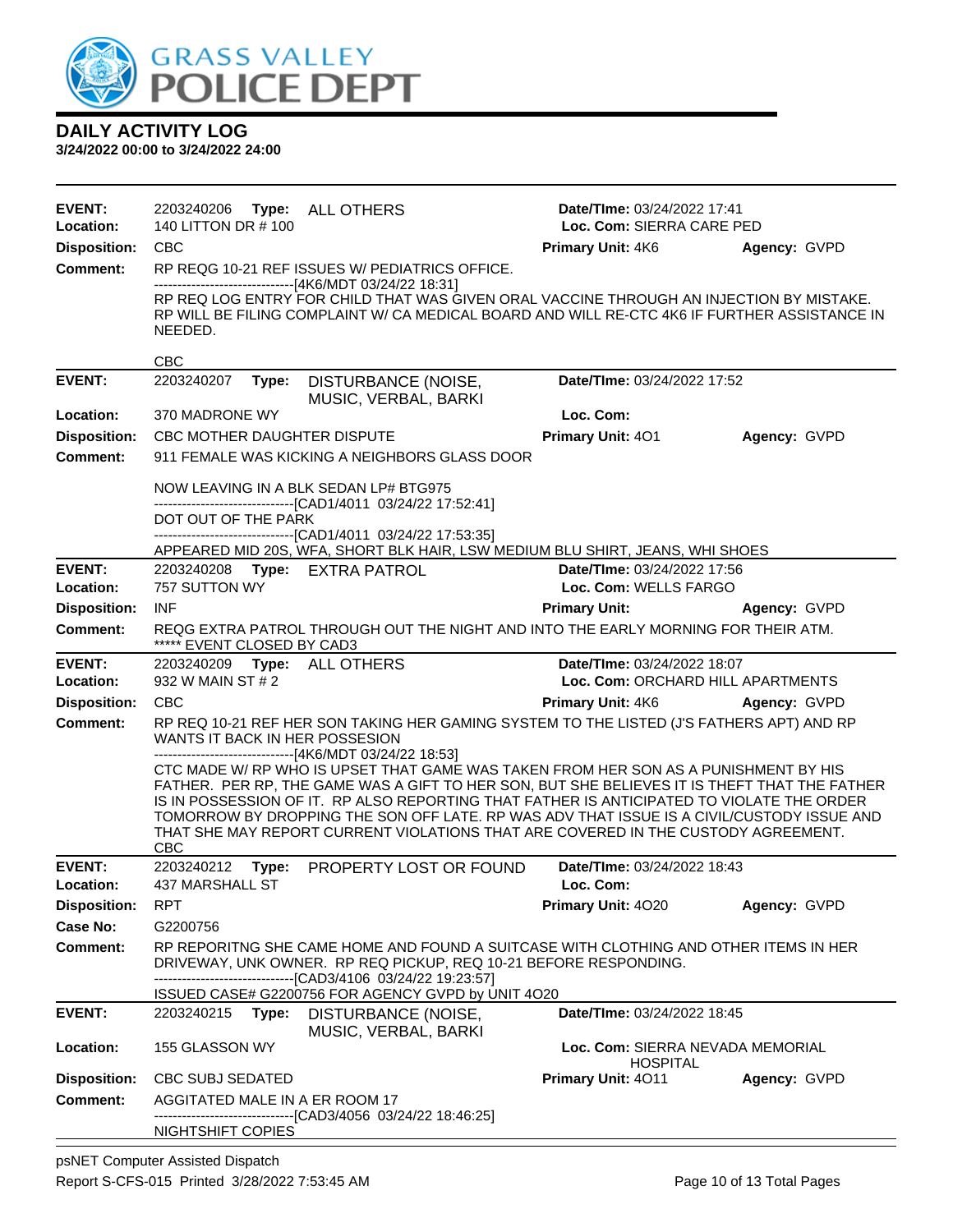

**3/24/2022 00:00 to 3/24/2022 24:00**

| <b>EVENT:</b>       | 2203240218                   | Type: | TRAFFIC (DUI, PARKING,<br>SPEED, HAZ                                                                                                                                                | Date/TIme: 03/24/2022 18:57     |              |
|---------------------|------------------------------|-------|-------------------------------------------------------------------------------------------------------------------------------------------------------------------------------------|---------------------------------|--------------|
| Location:           | 49 RAMP STATE/EA MCKNIGHT WY |       |                                                                                                                                                                                     | Loc. Com: NB                    |              |
| <b>Disposition:</b> | <b>HBD</b>                   |       |                                                                                                                                                                                     | <b>Primary Unit:</b>            | Agency: GVPD |
| <b>Comment:</b>     | CHP                          |       | 911 RPT 23103 SIL TOYT WA PLATE BSU1991, ALMOST SIDESWIPED RP, OVER THE CENTER LINE. XFER TO                                                                                        |                                 |              |
|                     | <b>VOICED</b>                |       | ------------------[CAD3/4106_03/24/22 18:58:07]                                                                                                                                     |                                 |              |
|                     | ***** EVENT CLOSED BY CAD3   |       |                                                                                                                                                                                     |                                 |              |
| <b>EVENT:</b>       |                              |       | 2203240223 Type: DISTURBANCE (NOISE,<br>MUSIC, VERBAL, BARKI                                                                                                                        | Date/TIme: 03/24/2022 19:04     |              |
| Location:           | BRIGHTON ST/CORNWALL AV      |       |                                                                                                                                                                                     | Loc. Com:                       |              |
| <b>Disposition:</b> | CBC SUBJ WILL BE ON FOOT C4  |       |                                                                                                                                                                                     | Primary Unit: 4K6               | Agency: GVPD |
| <b>Comment:</b>     |                              |       | 911 REPORTING WFA BLK HAIR IN SPORTS BRA AND PANTS, WALKING DOWN STREET SCREAMING. LAST<br>SEEN WALKING DOWN BRIGHTON FROM CORNWALL JUST PRIOR TO CALL                              |                                 |              |
| <b>EVENT:</b>       | 2203240225                   |       | Type: TRAFFIC (DUI, PARKING,<br>SPEED, HAZ                                                                                                                                          | Date/TIme: 03/24/2022 19:14     |              |
| Location:           | <b>BRIGHTON ST/FRENCH AV</b> |       |                                                                                                                                                                                     | Loc. Com: TWD MOUNT SAINT MARYS |              |
| <b>Disposition:</b> | <b>UTL</b>                   |       |                                                                                                                                                                                     | Primary Unit: 4K6               | Agency: GVPD |
| Comment:            |                              |       | WMA MID 20S BALD W/ RED SHIRT RIDING MOTORIZED OFFROAD TRIKE POPPING WHEELIES, SEEN 1 AGO                                                                                           |                                 |              |
| <b>EVENT:</b>       | 2203240233                   | Type: | <b>FOLLOWUP</b>                                                                                                                                                                     | Date/TIme: 03/24/2022 19:55     |              |
| Location:           | 925 MAIDU AV                 |       |                                                                                                                                                                                     | Loc. Com:                       |              |
| <b>Disposition:</b> | <b>CBC</b>                   |       |                                                                                                                                                                                     | Primary Unit: 4020              | Agency: GVPD |
| <b>Comment:</b>     | REF CASE #G2200742           |       |                                                                                                                                                                                     |                                 |              |
|                     |                              |       | -------------------------------[CAD3/4106 03/24/22 19:56:18]<br>EVENT LOCATION CHANGED FROM WBCF                                                                                    |                                 |              |
| <b>EVENT:</b>       |                              |       | 2203240238 Type: SUSPICIOUS CIRCUMSTANCE<br>(VEHICLE, PERSON                                                                                                                        | Date/TIme: 03/24/2022 20:32     |              |
| Location:           | 210 SUTTON WY #123           |       |                                                                                                                                                                                     | Loc. Com:                       |              |
| <b>Disposition:</b> | <b>CBC</b>                   |       |                                                                                                                                                                                     | Primary Unit: 4011              | Agency: GVPD |
| <b>Comment:</b>     | <b>REQ EXTRA PATROLS</b>     |       | RP REQ DRIVE THROUGH, SUBJ COMING THROUGH BANGING LOUDLY ON DOORS IN APT COMPLEX. PER<br>RP, KNOWS ITS J'S, RECURRING ISSUE. SU 2 XRAYS, ONE WITH DARK HAIR, ONE WITH RED CURLY. RP |                                 |              |
| <b>EVENT:</b>       | 2203240240                   | Type: | 911 UNKNOWN<br>(HANGUPS, ABAN'S)                                                                                                                                                    | Date/TIme: 03/24/2022 20:40     |              |
| Location:           | 239 MILL ST #4               |       |                                                                                                                                                                                     | Loc. Com:                       |              |
| <b>Disposition:</b> | <b>HBD</b>                   |       |                                                                                                                                                                                     | <b>Primary Unit:</b>            | Agency: GVPD |
| <b>Comment:</b>     |                              |       | 911 OPEN LINE, SOUNDS LIKE CHILD PLAYING WITH PHONE, NOT RESPONDING TO DISPATCH.<br>------------------------------[CAD2/4085 03/24/22 20:40:43]                                     |                                 |              |
|                     | PHASE 2, 25M AT 90 PERCENT   |       | -------------------------------[CAD2/4085 03/24/22 20:41:17]                                                                                                                        |                                 |              |
|                     | PHONE WAS SET DOWN           |       |                                                                                                                                                                                     |                                 |              |
|                     | NOTHING FURTHER HEARD        |       | --------------------------------[CAD2/4085 03/24/22 20:41:23]<br>--------------------------------[CAD2/4085 03/24/22 20:42:38]                                                      |                                 |              |
|                     | ON CALLBACK, LEFT MSG        |       | -------------------------------[CAD3/4106 03/24/22 20:43:07]                                                                                                                        |                                 |              |
|                     |                              |       | EVENT LOCATION CHANGED FROM LAT: 39.21619700 LONG: -121.063939 GRASS VALLEY<br>--------------------------------[CAD3/4106 03/24/22 20:43:26]                                        |                                 |              |
|                     | ***** EVENT CLOSED BY CAD3   |       | RP CALLED BACK CHILD HAD PHONE, CHILD HEARD IN BACKGROUND. SOUNDS CODE 4                                                                                                            |                                 |              |
| <b>EVENT:</b>       |                              |       | 2203240242 Type: EXTRA PATROL                                                                                                                                                       | Date/TIme: 03/24/2022 20:55     |              |
| Location:           | 757 SUTTON WY                |       |                                                                                                                                                                                     | Loc. Com: WELLS FARGO           |              |

psNET Computer Assisted Dispatch Report S-CFS-015 Printed 3/28/2022 7:53:45 AM Page 11 of 13 Total Pages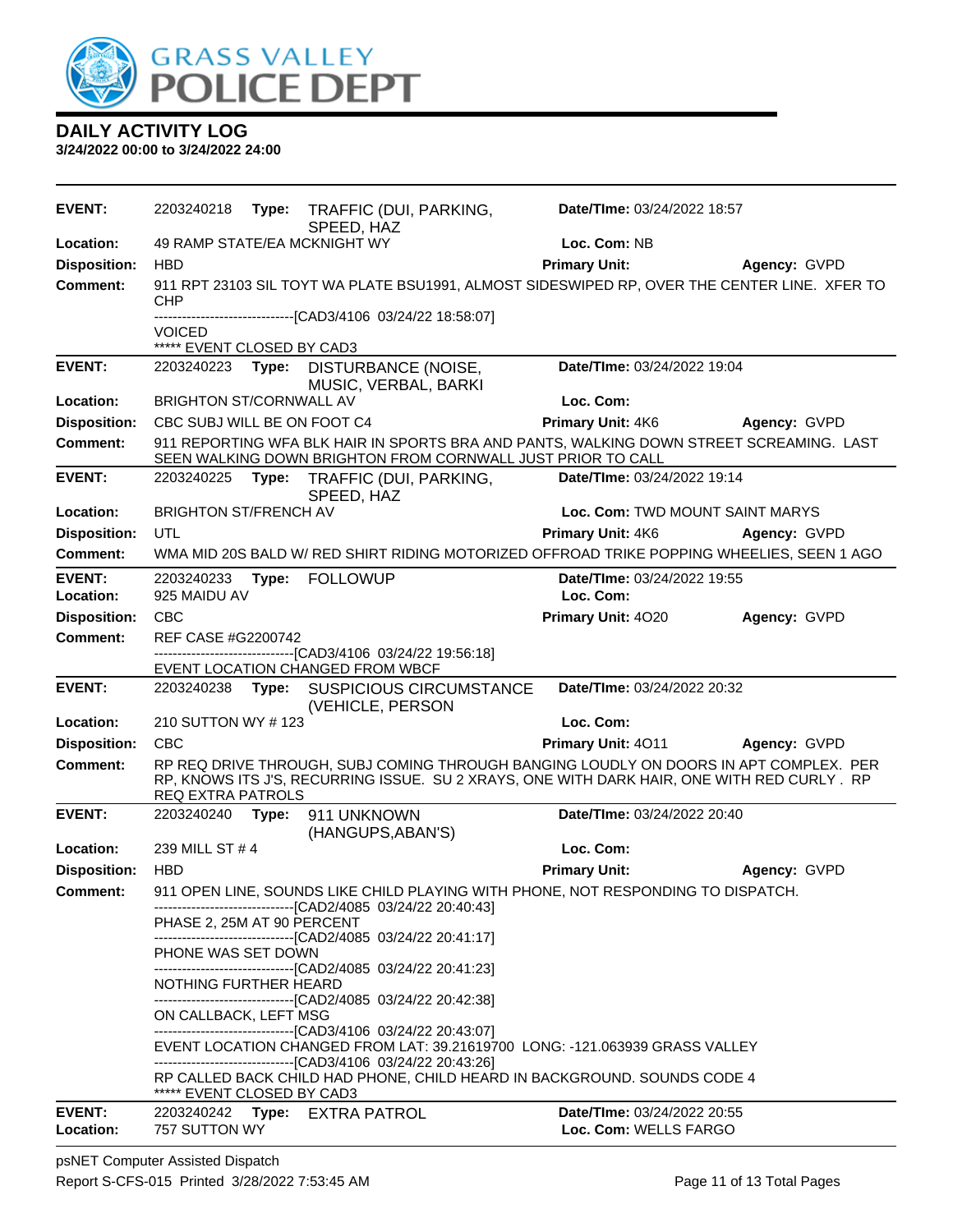

| <b>Disposition:</b>        | <b>CBC</b>                                                                                                                                                                                                                                                                                                                                                     | <b>Primary Unit: 4K6</b>                                                  | Agency: GVPD |  |  |  |
|----------------------------|----------------------------------------------------------------------------------------------------------------------------------------------------------------------------------------------------------------------------------------------------------------------------------------------------------------------------------------------------------------|---------------------------------------------------------------------------|--------------|--|--|--|
| <b>Comment:</b>            | --------------------------------[CAD3/4106 03/24/22 20:56:05]                                                                                                                                                                                                                                                                                                  |                                                                           |              |  |  |  |
|                            | EVENT LOCATION CHANGED FROM 757 SUTTON WAY                                                                                                                                                                                                                                                                                                                     |                                                                           |              |  |  |  |
| <b>EVENT:</b><br>Location: | 2203240243 Type: THREATS<br>304 SUTTON WY #41                                                                                                                                                                                                                                                                                                                  | <b>Date/TIme: 03/24/2022 20:55</b><br>Loc. Com: OLYMPIA GARDEN APARTMENTS |              |  |  |  |
| <b>Disposition:</b>        | <b>CBC</b>                                                                                                                                                                                                                                                                                                                                                     | <b>Primary Unit: 4K6</b>                                                  | Agency: GVPD |  |  |  |
| <b>Comment:</b>            | RP REQ 10-21, QUESTIONS REGARDING A SUBJ WHO HAS MADE THREATENING PHONE CALLS TO                                                                                                                                                                                                                                                                               |                                                                           |              |  |  |  |
|                            | <b>GRANDDAUGHTER</b><br>--------------------------------[4K6/MDT 03/24/22 21:38]                                                                                                                                                                                                                                                                               |                                                                           |              |  |  |  |
|                            | CTC MADE W/ RP AND VI. PER VI, SU TOOK A CO-WORKER OF HERS TO ANOTHER CITY AGAINST HER WILL.<br>THE INCIDENT WAS REPORTED TO YUBA CITY PD. VI ADV THAT SU IS ACTING UNUSUAL AND AGGRESSIVE<br>IN PHONE COMMUNICATIONS. NEG THREATS OR CRIME AT THIS TIME, BUT VI WILL BE ADVISING SU TO<br>STOP CONTACTING HER AND WILL CALL LE IF UNWANTED CONTACT CONTINUES. |                                                                           |              |  |  |  |
|                            | RP REQ EXTRA PATROLS AT HER RESIDENCE DURING THE NIGHTTIME HOURS.                                                                                                                                                                                                                                                                                              |                                                                           |              |  |  |  |
|                            | <b>CBC</b>                                                                                                                                                                                                                                                                                                                                                     |                                                                           |              |  |  |  |
| <b>EVENT:</b>              | 2203240244<br>Type:<br>ALARMS (SILENT, AUDIBLE,<br><b>COMMERCIAL, RES</b>                                                                                                                                                                                                                                                                                      | Date/TIme: 03/24/2022 21:01                                               |              |  |  |  |
| Location:                  | 548 SUTTON WY                                                                                                                                                                                                                                                                                                                                                  | Loc. Com: FISCHER'S FIRESTONE                                             |              |  |  |  |
| <b>Disposition:</b>        |                                                                                                                                                                                                                                                                                                                                                                | <b>Primary Unit: 4K6</b>                                                  | Agency: GVPD |  |  |  |
| <b>Comment:</b>            | BAY ROLLUP #2, AUD, RESP REQ DISPATCH, NOT RESPONDING, OP 76413<br>-------------------------------[CAD3/4106_03/24/22 21:05:11]                                                                                                                                                                                                                                |                                                                           |              |  |  |  |
|                            | 4K6 ADV                                                                                                                                                                                                                                                                                                                                                        |                                                                           |              |  |  |  |
| <b>EVENT:</b><br>Location: | 2203240256<br><b>Type: VEHICLE STOP</b><br>SUTTON WY/GOLDEN GATE TE                                                                                                                                                                                                                                                                                            | Date/TIme: 03/24/2022 22:16<br>Loc. Com:                                  |              |  |  |  |
| <b>Disposition:</b>        | ARA BOOKED FOR 1203.2PC, 11377HS, AND                                                                                                                                                                                                                                                                                                                          | Primary Unit: 4011                                                        | Agency: GVPD |  |  |  |
| Case No:                   | 11364HS<br>G2200757                                                                                                                                                                                                                                                                                                                                            |                                                                           |              |  |  |  |
| <b>Comment:</b>            | License:<br><b>RED BIKE</b>                                                                                                                                                                                                                                                                                                                                    |                                                                           |              |  |  |  |
|                            | --------------------------------[CAD3/4106_03/24/22 22:19:48]<br>EVENT LOCATION CHANGED FROM 1100 BLK SUTTON WY<br>------------------------------[CAD2/4085_03/24/22 22:40:32]                                                                                                                                                                                 |                                                                           |              |  |  |  |
|                            | ISSUED CASE# G2200757 FOR AGENCY GVPD by UNIT 4011                                                                                                                                                                                                                                                                                                             |                                                                           |              |  |  |  |
| <b>EVENT:</b>              | 2203240262 Type: DISTURBANCE (NOISE,<br>MUSIC, VERBAL, BARKI                                                                                                                                                                                                                                                                                                   | Date/TIme: 03/24/2022 22:54                                               |              |  |  |  |
| Location:                  | 867 SUTTON WY                                                                                                                                                                                                                                                                                                                                                  | Loc. Com: SAFEWAY                                                         |              |  |  |  |
| <b>Disposition:</b>        | WA ADV 602/ ESCORTED OFF PROPERTY                                                                                                                                                                                                                                                                                                                              | <b>Primary Unit: 4020</b>                                                 | Agency: GVPD |  |  |  |
| <b>Comment:</b>            | RP REPORTING WMA WHI HAIR WEARING BLU/GRN PLAID SHIRT, BLU JEANS AND SLIPPERS INSIDE THE<br>STORE AT ONE OF THE ECART STATIONS OPENING FOOD AND EATING IT, DOES NOT HAVE CASH TO PAY<br>FOR IT.                                                                                                                                                                |                                                                           |              |  |  |  |
| <b>EVENT:</b>              | 2203240265<br><b>EXTRA PATROL</b><br>Type:                                                                                                                                                                                                                                                                                                                     | Date/TIme: 03/24/2022 23:07                                               |              |  |  |  |
| Location:                  | 757 SUTTON WY                                                                                                                                                                                                                                                                                                                                                  | Loc. Com: WELLS FARGO                                                     |              |  |  |  |
| <b>Disposition:</b>        | CBC                                                                                                                                                                                                                                                                                                                                                            | Primary Unit: 4K6                                                         | Agency: GVPD |  |  |  |
| <b>Comment:</b>            | ------------------------[CAD3/4106_03/24/22_23:07:48]<br>EVENT LOCATION CHANGED FROM 757 SUTTON WY                                                                                                                                                                                                                                                             |                                                                           |              |  |  |  |
| <b>EVENT:</b>              | 2203240266<br>Type:<br><b>EXTRA PATROL</b>                                                                                                                                                                                                                                                                                                                     | Date/TIme: 03/24/2022 23:08                                               |              |  |  |  |
| Location:                  | 304 SUTTON WY                                                                                                                                                                                                                                                                                                                                                  | Loc. Com: OLYMPIA GARDEN APARTMENTS                                       |              |  |  |  |
| <b>Disposition:</b>        | <b>CBC</b>                                                                                                                                                                                                                                                                                                                                                     | Primary Unit: 4K6                                                         | Agency: GVPD |  |  |  |